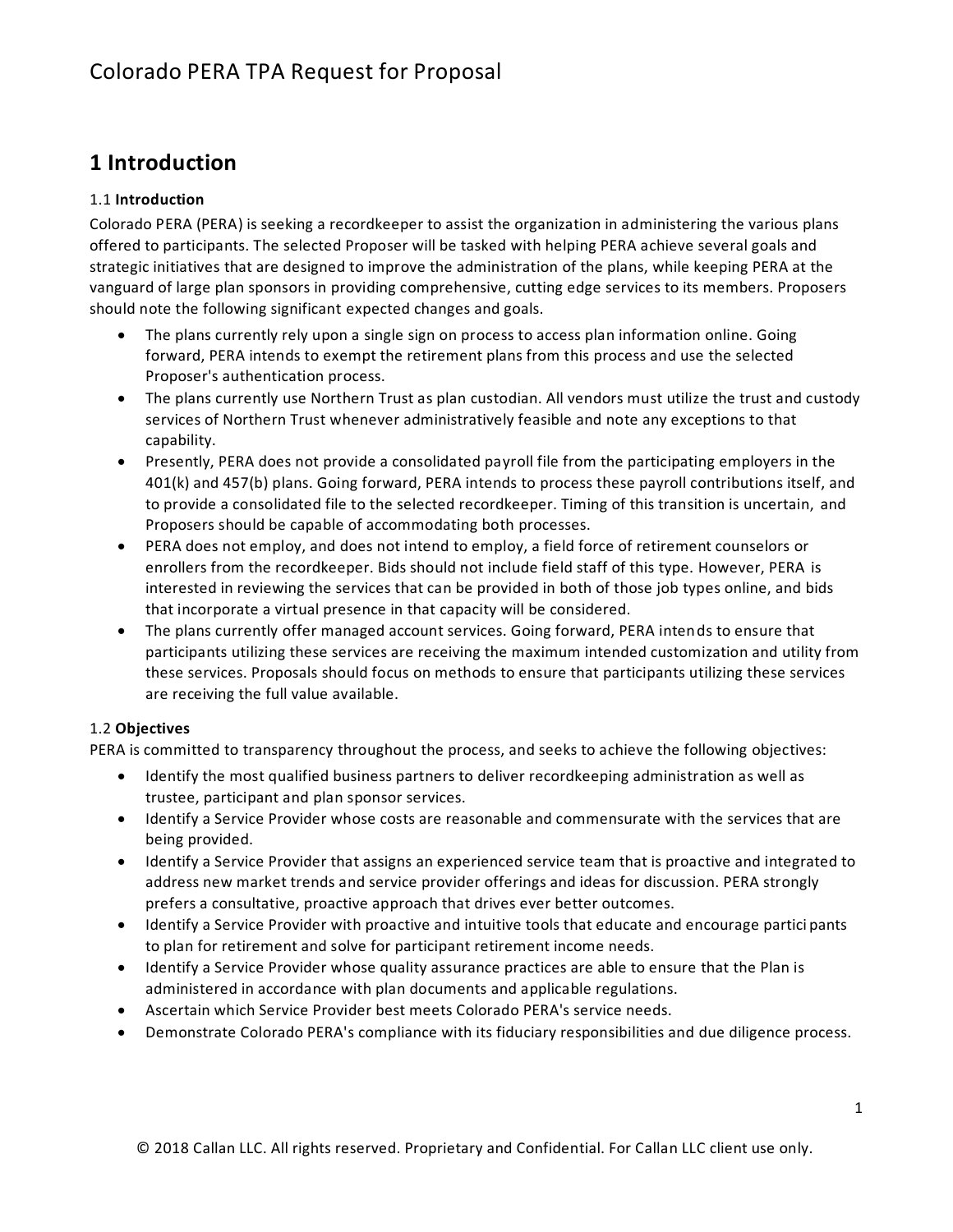#### 1.3 **Contact Information**

Callan has been engaged to manage the RFP process for Colorado PERA. Do not attempt to solicit information directly from Colorado PERA. Upon release of the RFP, Proposers should not be in direct contact with Colorado PERA on matters regarding this search. All inquiries should be directed to Ben Taylor and Jamie McAllister of Callan.

Contact information is as follows:

| Ben Taylor              | Jamie McAllister      | Proposal Tech Support        |
|-------------------------|-----------------------|------------------------------|
| Callan LLC              | Callan LLC            | <b>Proposal Technologies</b> |
| 600 Montgomery St.      | 120 N. LaSalle St.    | 4000 Barranca Pkwy           |
| Suite 800               | Suite 2400            | # 250                        |
| San Francisco, CA 94111 | Chicago, IL 60602     | Irvine, CA 92604             |
| 503-308-8875            | 312-346-3536          | 877-211-8316                 |
| taylorb@callan.com      | mcallister@callan.com | support@proposaltech.com     |

#### 1.4 **Proposal Material Ownership**

The Proposal material submitted in response to the RFP becomes the property of Colorado PERA upon delivery to Colorado PERA and will be part of any contract or formal document for the goods or services which are the subject of this RFP.

#### **1.4.1 Proposer's Responsibility for Services Proposed**

The Proposer must thoroughly examine and will be held to have thoroughly examined and read the entire RFP document and Colorado PERA plan documents. Failure of Proposers to fully acquaint themselves with existing conditions, terms of the Colorado PERA plan documents, or the amount of work involved will not be a basis for requesting extra compensation after the award of a Contract.

#### **1.4.2 Errors and Omissions**

The Proposer is expected to comply with the true intent of this RFP taken as a whole and shall not avail itself of any error or omission to the detriment of the services or Colorado PERA. Should the Proposer susp ect any error, omission, or discrepancy in the specifications or instructions, the Proposer shall immediately notify the designated RFP contacts in writing, and written corrections or clarifications will be issued as appropriate. The Proposer is responsible for the contents of its Proposals and for satisfying the requirements set forth in the RFP. Proposer will not be allowed to benefit from errors in the document that could have been reasonably discovered by the Proposer in the process of putting the proposal together.

#### **1.4.3 RFP Interpretation**

Interpretation of the wording of this document shall be at the sole discretion of Colorado PERA and that interpretation shall be final.

#### **1.4.4 Confidentiality and Open Records**

From the date of issuance of the RFP until the due date, Proposers must not make available or discuss its Proposal, or any part thereof, with any employee or agent of Colorado PERA. By responding to this RFP, Proposers agree to the following: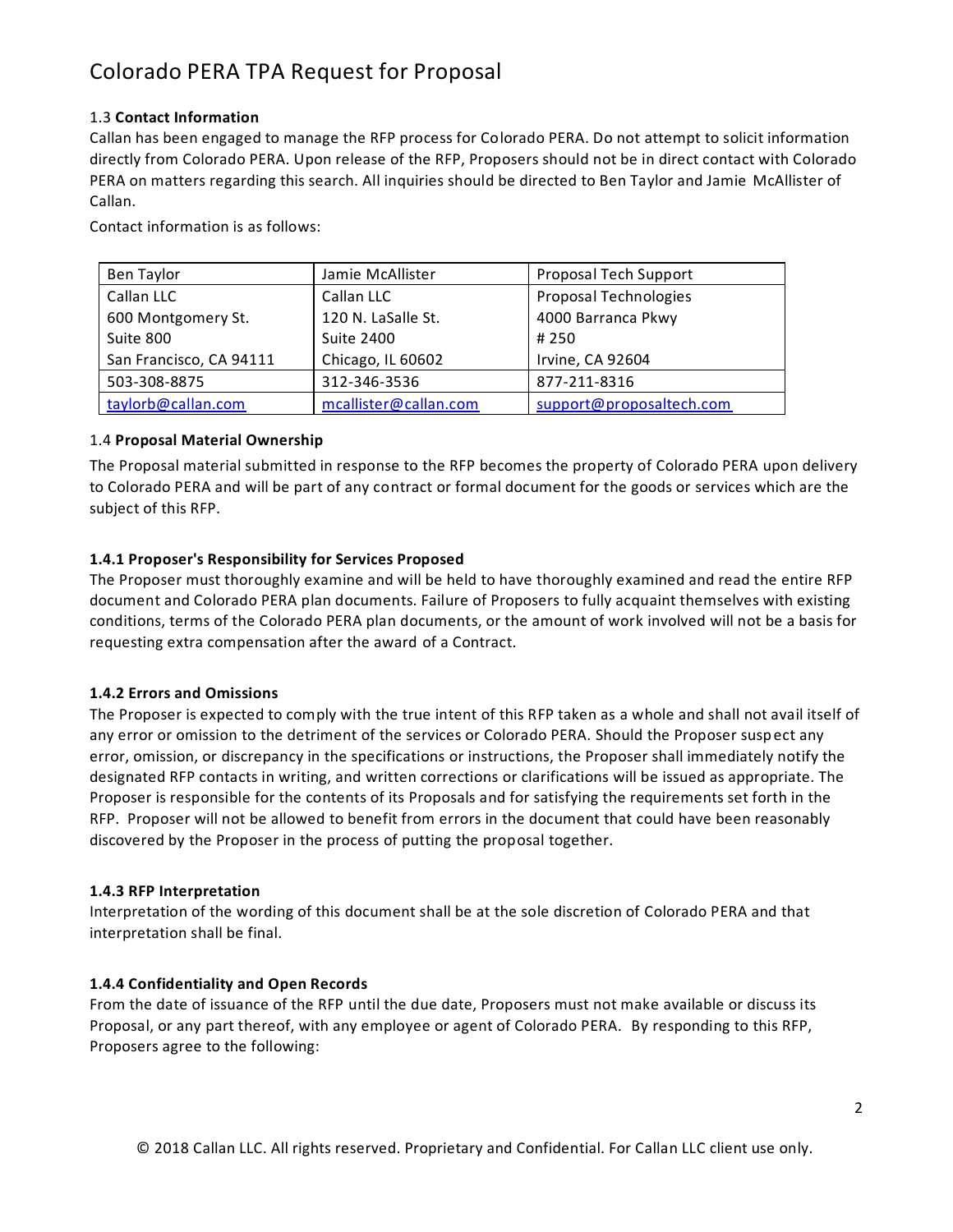- Any part of their Proposal or any other material marked as confidential, proprietary, or trade secret, can only be protected to the extent permitted by Colorado Statutes or any other applicable law.
- Proposers that wish to protect portions of their proposals from public disclosure must make a written request that those records be kept confidential at the time of submission of records. In addition, Proposers must specifically and conspicuously identify any portion of the proposals that are deemed by them to constitute confidential or proprietary information or trade secrets. Those portions must be readily separable from other portions of the proposal.
- Proposers' identifications of material as being exempt from disclosure are not conclusive, and Proposers submitting such requests acknowledge the possibility that such materials may be determined by a reviewing court not to be protected from disclosure under the laws governing Colorado PERA and the resulting contract.
- Upon receipt of a request for disclosure of the proposals, Colorado PERA will make an initial attempt to deny such request as provided by law. If the requesting party objects to Colorado PERA's initial response, then to the extent not prohibited by law, Colorado PERA will provide Proposers with notice as soon as possible of the objection. The burden and any responsibility, financial or otherwise, is solely on Proposers to take such actions as they deem necessary and appropriate to shield such materials from disclosure. Proposers shall timely notify Colorado PERA in writing of any initiated legal actions regarding the request for disclosure of confidential information. Proposers agree to release Colorado PERA from liability for the release of any confidential information Colorado PERA determines to be required by law.

#### **1.4.5 Use of Subcontractors**

The Proposer's response must include a description of which portion(s) of the work will be subcontracted out, the names and addresses of potential Subcontractors and the expected amount of money each will receive under the Contract. Colorado PERA reserves the right to accept or reject any subcontractor if in Colorado PERA's sole opinion it is in the best interest of Colorado PERA.

#### **1.4.6 Pricing**

All price and cost information requested in this solicitation should be prov ided by the Proposer. While price is a factor in the evaluation of responses received, the relevant importance of price may vary based on the nature of the purchase and the related significance of other criteria as may be expressed elsewhere in this solici tation. Colorado PERA will be the sole determinant of the relevant and appropriate cost factors to be used in evaluating any Base or Alternate offers and/or Options.

#### **1.4.7 Period of Firm Proposal**

Prices for the proposed service must be kept firm for at least one hundred and eighty (180) days after the last time specified for submission of Proposals. Firm Proposals for periods of less than this number of days may be considered non-responsive. The Proposer may specify a longer period of firm price than indi cated here. If no period is indicated by the Proposer in the Proposal, the price will be firm until written notice to the contrary is received from the Proposer, unless otherwise specified in this RFP.

#### **1.4.8 Colorado PERA Rights**

Colorado PERA reserves the right to reject any and all offers, to waive any informality in the offers and, unless otherwise specified by the Proposer, to accept any item in the offer. Colorado PERA also reserves the right to accept or reject all or part of your Proposal, in any combination that is economically advantageous to Colorado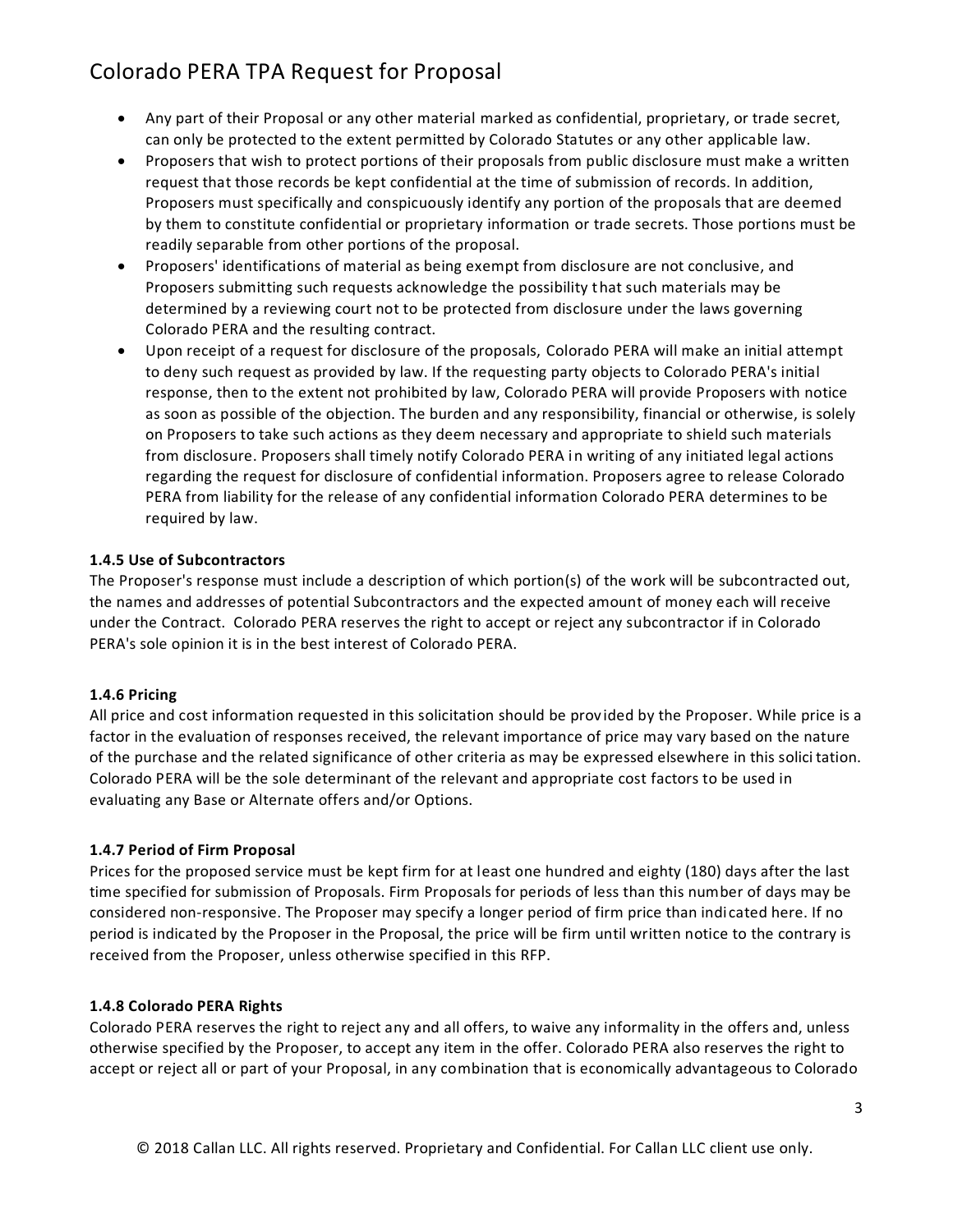PERA. Colorado PERA may elect to negotiate with one provider prior to concluding a final contract with a single vendor.

#### **1.4.9 Alteration/Modification of Original Documents**

The Proposer certifies that no alterations or modifications have been made to the original content of this Bid/RFP or other procurement documents (either text or graphics and whether transmitted electronically or hard copy in preparing this proposal). Any alternates or exceptions (whether to products, services, terms, conditions, or other procurement document subject matter) are apparent and clearly noted in the offered proposal. Proposer understands that failure to comply with this requirement may result in the proposal being disqualified.

#### 1.5 **Minimum Qualifications**

All proposals will be initially reviewed to determine if they are responsive to all of Colorado PERA's requirements. Compliance with these requirements and submission of necessary forms is mandatory at the time of submission of a proposal, prior to award of contract, or both.

Proposals should clearly demonstrate that the qualifications are met. Insufficient or incomplete information may result in a proposal being considered non-responsive and may not be eligible for consideration in the evaluation process. If required information is complete, but Colorado PERA determines that the Proposer does not meet minimum qualifications, Proposer may be deemed non-responsive or not a responsible candidate. To meet the minimum qualifications, a Proposer must meet or exceed the following standards:

- 1. As of September 30, 2020, the Proposer must have at least \$25 billion in assets under administration for governmental deferred compensation programs;
- 2. As of September 30, 2020, the Service Provider must have at least ten (10) years' experience providing administration and plan management to governmental deferred compensation programs with more than \$1 billion in plan assets;
- 3. The Service Provider must have a System and Organization Controls (SOC) report audit conducted at least annually;
- 4. The assigned primary contact for the Service Provider must have at least ten (10) years' experience working with governmental deferred compensation programs.

Each proposal will be reviewed for initial determinations on whether Proposer meets minimum qualifications referenced in Section 1.5 of this RFP. Proposals will not be scored during the screening of Minimum Qualifications. This screening is simply a pass or fail determination as to whether the Prop oser has met the minimum qualifications. A proposal that fails to meet the minimum qualifications will not be eligible for consideration in the evaluation process. Colorado PERA reserves the right to request clarifications from Proposers prior to rejecting a proposal for failure to meet the minimum qualifications. Clarifications are limited exchanges between Colorado PERA and its agents and Proposer for the purpose of clarifying certain aspects of the proposal and will not provide a Proposer the opportunity to revise or modify its proposals. Only proposals that meet the minimum qualifications can proceed to the next evaluation phases.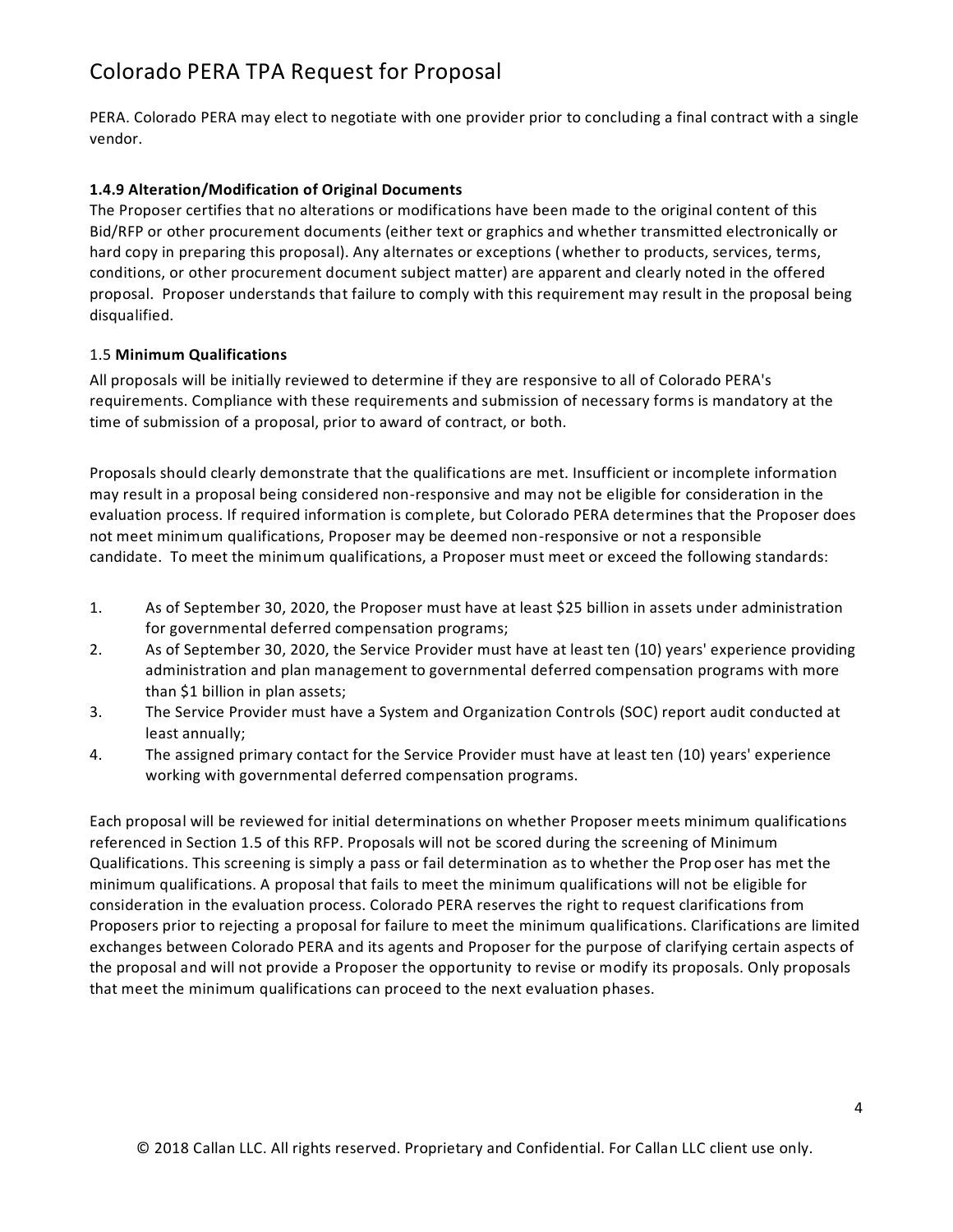### **2 Instructions and Timeline**

#### 2.1 **Responses**

The RFP requires responses from you in THREE parts, which are described below:

- 1. **General Questionnaire:** Your responses to the Callan 2020 Recordkeeping Questionnaire will be used for general questions. You will need to indicate which market segment (core, large, mega, tax -exempt, or public) of the questionnaire is applicable to Colorado PERA. The annual questionnaire will be reopened so that vendors may review and change their responses as necessary. This information will be considered part of your official proposal.
- 2. **Colorado PERA Custom RFP Questionnaire:** Your response to the Colorado PERA Custom RFP Questionnaire should provide answers that are tailored to the required services for Colorado PERA. Some questions may be duplicates of questions in the general questionnaire that require more in depth explanations applicable to Colorado PERA.
- 3. **Colorado PERA Pricing/Fee Matrix:** Your proposed fees are to be included in the Colorado PERA Pricing/Fee Matrix found in ProposalTech. The Pricing/Fee Matrix must cover all required services for Colorado PERA. Any services that require additional or ad hoc fees must be explicitly provided for in the Colorado PERA Pricing/Fee Matrix.

#### 2.2 **Form of Proposals**

Proposals are to be submitted electronically only via ProposalTech. Physical copies of marketing material may be requested later by Colorado PERA. However, all dates and deadlines pertain solely to the electronic delivery of proposals.

**Submit a letter of introduction and executive summary of the proposal.** A person authorized by your firm to obligate your firm to perform the commitments contained in the proposal must sign the letter. Submission of the letter must include a representation by your firm that your firm is willing and able to perform the commitments contained in the proposal. Any exceptions should be fully described in this lette r of introduction. You should describe how the exception will not jeopardize the integrity of the Colorado PERA plans and their operation or impair their goals and objectives. Include in the letter of introduction a summary of your qualifications and experience (including specifically confirming that your firm meets each of the minimum qualifications identified in this RFP), why you should be selected, and your proposed number of dedicated team members.

Responses to specific RFP questions should be brief and to the point. Where a response of 'yes' for example, will suffice, please respond accordingly. More importantly, make sure you provide an answer that specifically addresses the question.

COMPLETENESS, CLARITY, AND BREVITY ARE IMPORTANT. CANDIDATES SHOULD SUBMIT ALL INFORMATION REQUESTED IN THIS RFP IN THE SPECIFIED FORMAT. RESPONSES NOT MEETING FORMAT REQUIREMENTS OR THAT ARE INCOMPLETE IN ANY WAY MAY BE REJECTED. CANDIDATES ARE URGED TO READ THIS RFP CAREFULLY, TO TAKE CARE IN THE PREPARATION OF RESPONSES, AND TO CAREFULLY PROOFREAD THE FINAL VERSIONS FOR ACCURACY AND COMPLETENESS.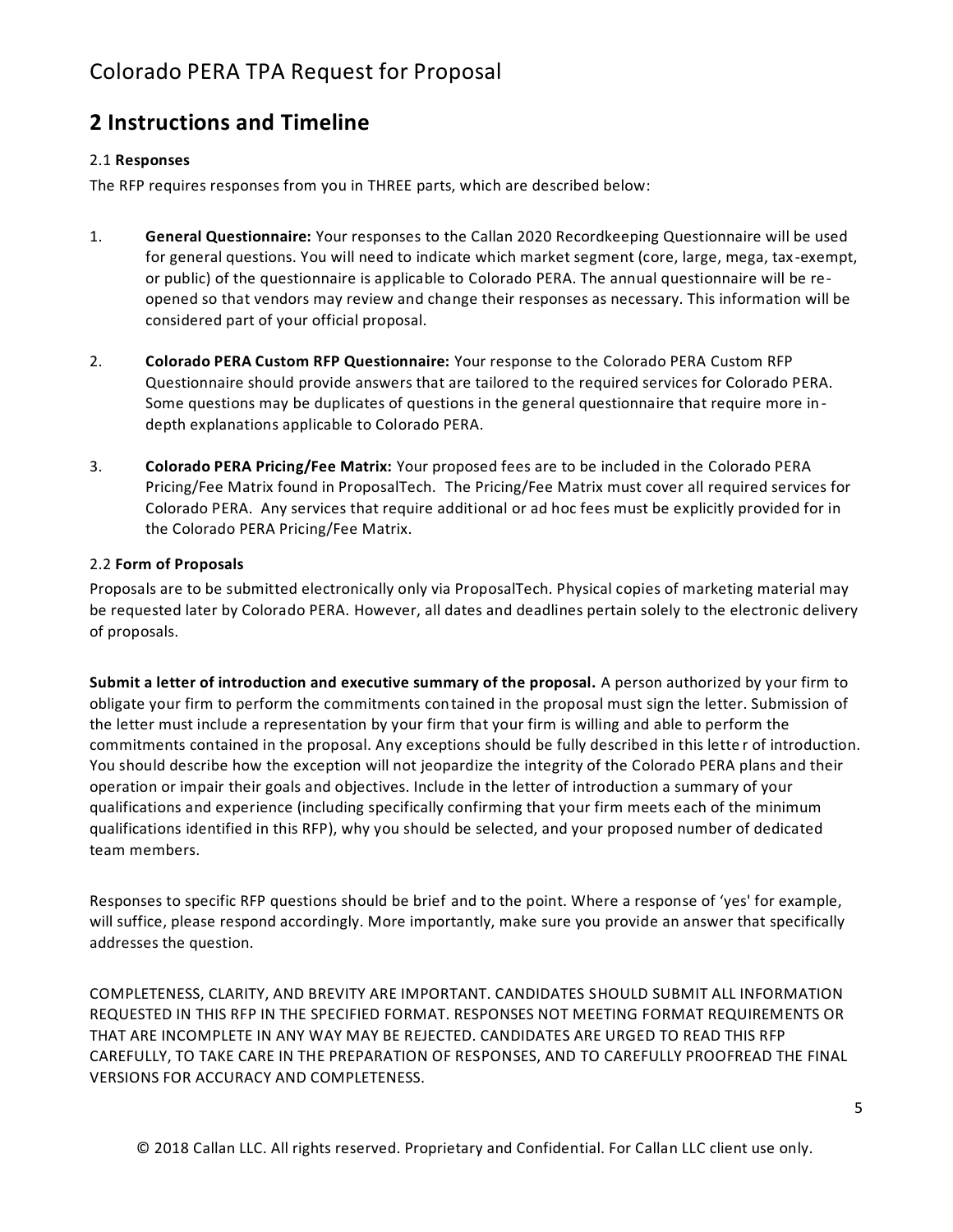#### 2.3 **Timeline**

The anticipated schedule for selecting a third-party administrator is:

| Issue date                                     | $12 - 9 - 20$ |
|------------------------------------------------|---------------|
| Recordkeeper discovery questions due           | 12-23-20      |
| Discovery questions responses posted by Callan | $1 - 11 - 21$ |
| Colorado PERA RFP online responses due         | $1 - 25 - 21$ |
| <b>Finalists Presentations</b>                 | TBD           |
| <b>Finalists visits</b>                        | TBD           |

*These dates and timeframes are subject to change.*

#### 2.4 **Questions**

Each Proposer will be given until the close of business on **December 23rd** to submit questions related to the RFP, service requirements, operational environment, transition needs, etc. Colorado PERA reserves the right not to consider any questions received after 5:00 pm MT, **December 23rd, 2020**. A response to the questions will be posted via Proposaltech by **January 11th, 2021**. Questions should be submitted via the "Ask Question" feature in the left-hand side menu of the RFP.

#### 2.5 **Submittal of RFP Responses**

Responses to this RFP should be submitted in the online format provided by ProposalTech only.

Responses should be brief and provide requested information only. Your company's proposal and consequently your responses to this questionnaire may be incorporated into the contract between your company and Colorado PERA.

#### 2.6 **Finalists Presentations/On-Site Visits**

Finalist presentations are expected to take place on a date to be determined, either virtually or in Denver, CO. The candidates will be given sufficient notice should they be selected for a finalist presentation and/or on-site visit, if applicable.

#### **Conversion**

Colorado PERA intends to complete the plan conversion to the recordkeeper (if applicable) in 2021. Exact timing is not yet determined.

#### **Recordkeeper Selection Criteria**

Colorado PERA expects to make its selection based on the following criteria, listed in no particular order: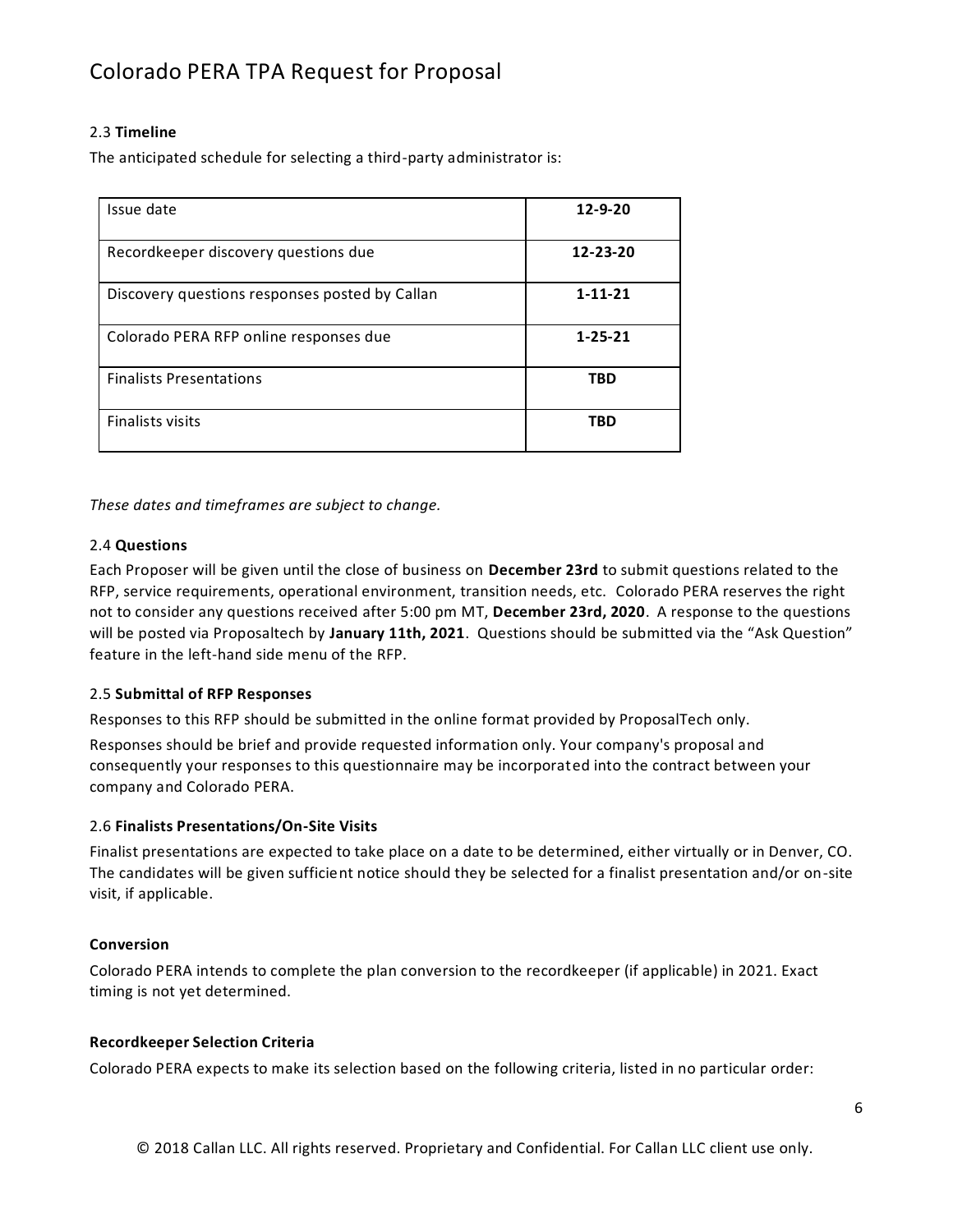- Organizational stability and commitment to the retirement plan administration business
- Experience with plan administration and trustee/custodial services for plans of a similar size and type
- Strong data security & disaster recovery
- Services in line with specifications
- Strong compliance and oversight with rigorous controls
- Adherence to professional standards and accountability for errors, omissions and failures
- Robust reporting capabilities and data retrieval
- Appropriate integrated processes and controls to manage quality and ensure proper plan administration and trust accounting
- Flexibility in meeting plan needs with a focus on tailored solutions, customization and flexibility
- Technical DC knowledge and skills across multiple plan types, including governmental 401(k), 457(b) and 401(a) plans
- Experienced, responsive, and client-focused servicing team
- Leading edge web products and services, including robust participant web capabilities
- Strong communication capabilities
- Investment flexibility/open architecture
- Ability to recordkeep existing fund lineup
- Fee and operations transparency and accountability
- Reasonable fees and availability of methodologies to empower fee leveling, revenue recapture, and similar administration features
- Managed Account service transition capabilities, if applicable
- Pension integration for holistic retirement benefits
- Participant and Plan Data mining and analysis

Colorado PERA reserves the right to request of the Proposers a best and final fee proposal. Should a best and final fee proposal be requested, scores for the best overall service proposal will be adjusted to reflect any new information contained in the revised fee proposals.

Colorado PERA may select one or more finalists with whom staff, Callan and counsel shall commence contract negotiations. The selection of any shall not imply acceptance by Colorado PERA of all terms of the finalist's proposal, which may be subject to further negotiations and approvals before Colorado PERA may be legally bound thereby. If any terms of a proposal are non-negotiable, the non-negotiable terms should be expressly set out in the proposal. If a satisfactory contract cannot be negotiated in a reasonable time, Colorado PERA, in its sole discretion, may terminate negotiations with the highest ranked Proposer and begin contract negotiations with the next highest ranked Proposer.

Colorado PERA reserves the right to amend the RFP at any time. If the amendment occurs after the due date, Colorado PERA may, at its sole discretion, allow Proposers to amend their bid proposals to respond to the amendment.

Proposers may amend their bid proposals. The amendment must be in writing, signed by the Proposer, and received by the proposal due date.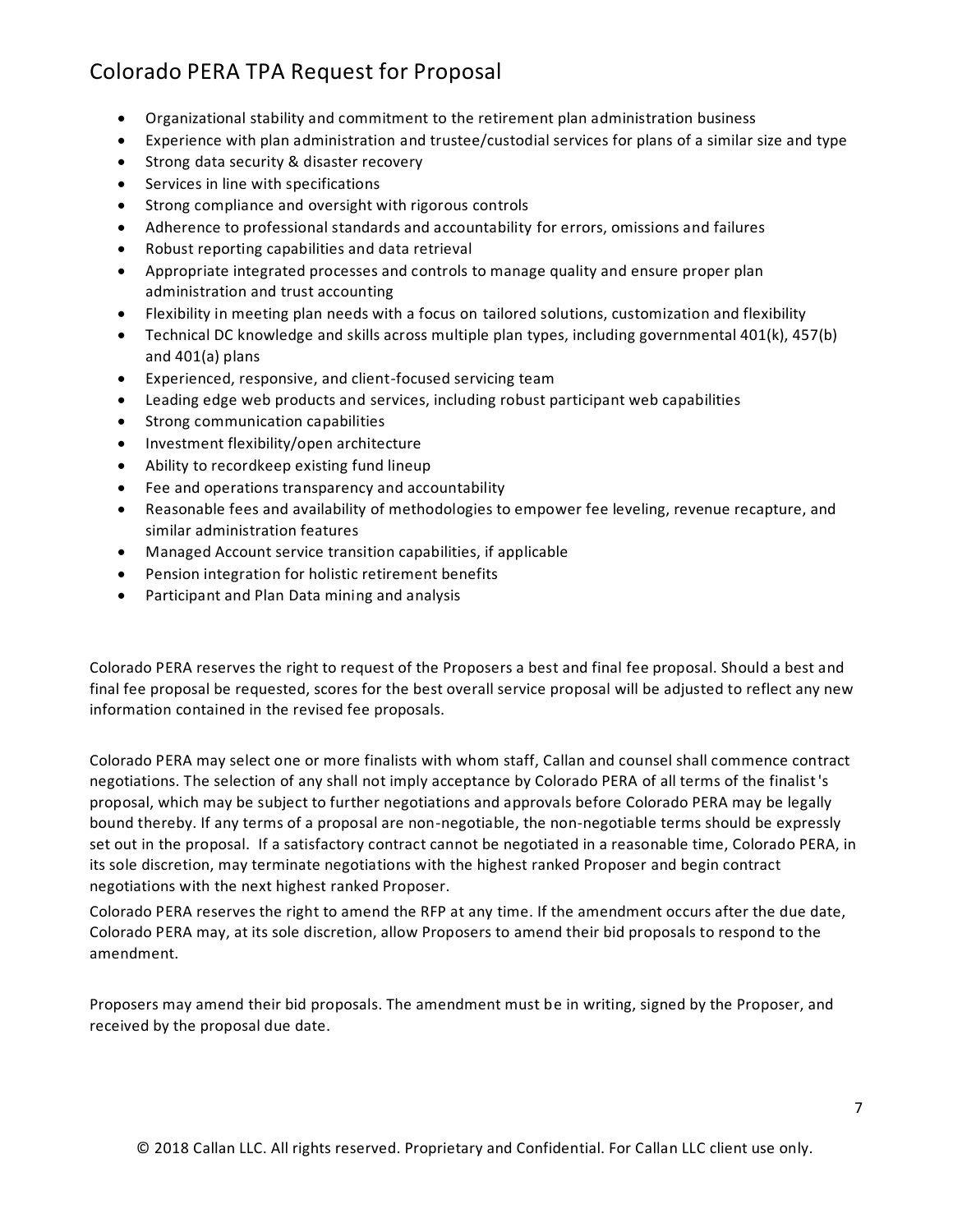Colorado PERA reserves the right to waive or permit cure of nonmaterial variances in a bid proposal, if it is in Colorado PERA's best interest to do so. No such waiver or permission to cure shall modify the RFP requirements or excuse the Proposers from full compliance with RFP specifications or other contract requirements if the Proposer is awarded the contract.

- 1. Termination This RFP in no manner obligates Colorado PERA or any of its agencies to the eventual procurement of services described, implied or which may be proposed, until confirmed by an executed written contract. Progress toward this end is solely at the discretion of Colorado PERA and may terminate at any time prior to the signing of a contract. Colorado PERA reserves the right to cancel this RFP at any time and to reject any and all proposals submitted in response to this RFP, if Colorado PERA determines such action or actions are in its best interest.
- 2. Proposal Applicability To allow sufficient time for contract negotiation, all fees and conditions stated in the proposal must be firm for a period of 180 days from the deadline for submission of proposals.
- 3. Negotiation Requirements Colorado PERA reserves the right to negotiate a change in terms of the proposal if, in its sole opinion, the representatives assigned by the Proposer are not adequately meeting PERA's needs for the services solicited in this RFP.
- 4. Legal Review Colorado PERA expects that all candidates will agree to be bound by the terms and conditions articulated in this RFP. For this reason, it is strongly recommended that Proposers have the terms and conditions contained herein reviewed with corporate counsel and that concerns be detailed in the RFP response.
- 5. Basis for Proposal Only information supplied by Colorado PERA in writing or in this RFP should be used in the preparation of proposals.
- 6. Proposal Preparation Cost Any cost incurred by the Proposer in the preparation, transmittal or presentation of any proposal or material submitted in response to this RFP will be borne solely by the Proposer.
- 7. Proposer Qualification Colorado PERA may take any steps necessary to determine the ability of the Proposer to adhere to the items as identified within the questionnaire portion of this RFP. Colorado PERA reserves the right to reject the proposal of any Proposer who, in Colorado PERA's sole opinion, is not a responsible candidate as defined below:

"Responsible candidate" means a candidate who submits a complete proposal and who has furnished, when required, information and data to prove that its financial resources, production and service facilities, personnel, service reputation and experience are adequate to make satisfactory delivery of the services described in the proposal.

8. This RFP and the resulting contract shall be governed by the laws of the state of Colorado and venues for any actions shall lie exclusively in Denver, Colorado. Firms are responsible for ascertaining the pertinent legal requirements and restrictions. Proposers agree that any and all litigation or other action commenced regarding this RFP shall be brought in the appropriate forum.

# **3 Plan Sponsor Information**

#### 3.1 **Organization Background**

The Public Employees' Retirement Association of Colorado (Colorado PERA) is a governmental hybrid defined benefit pension plan that covers state, school district, judicial, municipal and other local government entities' employees. The covered defined benefit population consists of approximately 217,900 active members,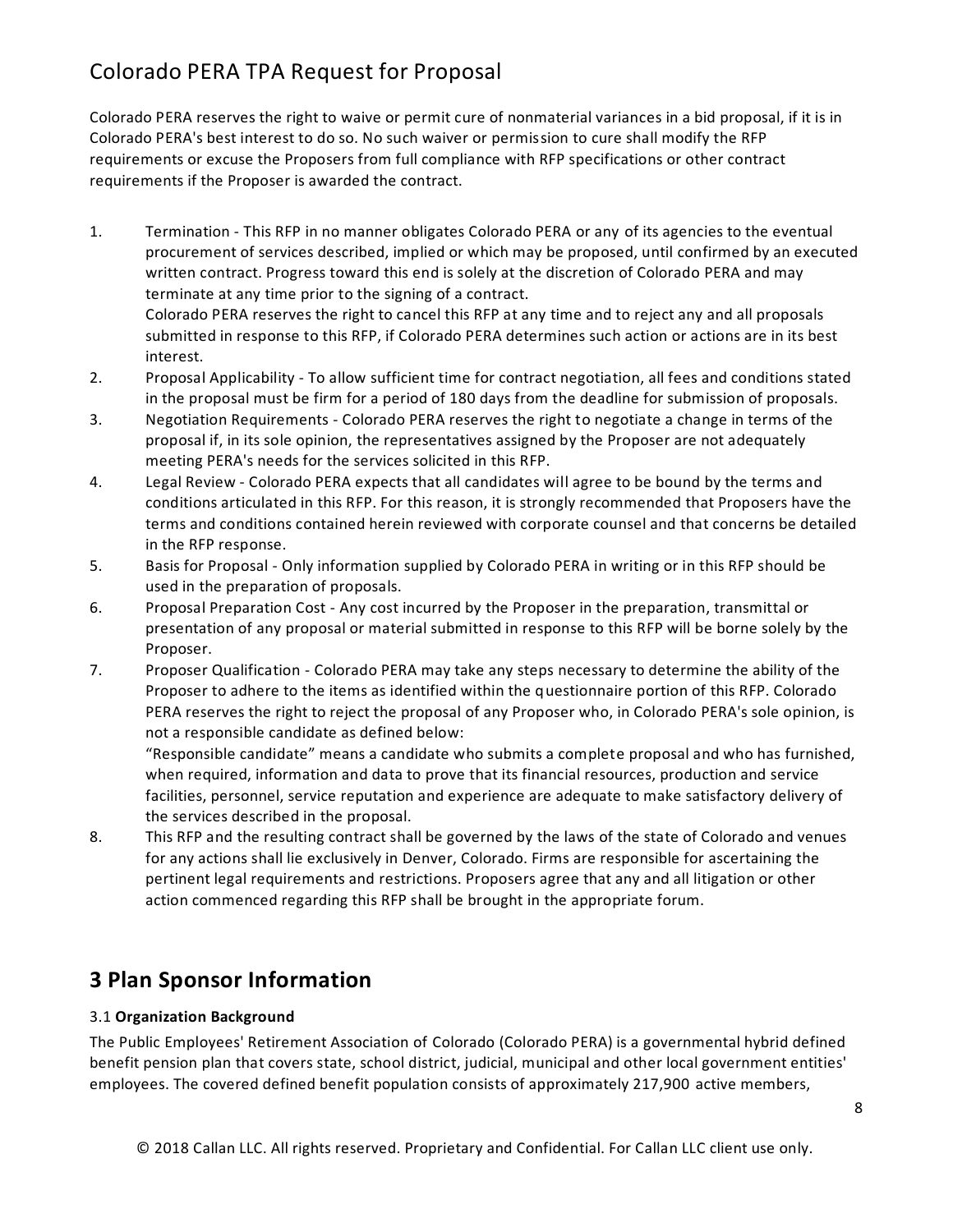285,400 inactive members, and 124,900 benefit recipients. In total, Colorado PERA administers approximately \$57 billion, as follows:

- Five Division Trust Funds—four cost-sharing, multiple-employer, and one single-employer defined benefit pension plans;
- Two Health Care Trust Funds—one cost-sharing, multiple-employer, and one single-employer defined benefit other postemployment benefit plans—retiree-only health care subsidies;
- Two Defined Contribution Plans—a multiple-employer voluntary investment program and a multipleemployer defined contribution retirement plan
- A Deferred Compensation Plan—a multiple-employer plan, and
- A Private Purpose Trust Fund—a multiple-employer life insurance reserve.

#### **PERAPlus 401(k) Plan**

The 401(k) Plan was established on January 1, 1985, under state law and Section 401(k) of the Internal Revenue Code (IRC) and is amended periodically. Plan participation is voluntary and contributions are separate from those that PERA members make to their Defined Benefit member accounts, the PERAPlus 457, and PERA Defined Contribution (DC) Plans. All employees of any PERA-affiliated employer are eligible to make contributions to the 401(k) Plan. Individual employers have the ability to adopt the Roth option of the plan for the purposes of contributions. Individual participants can elect to convert pre -tax contributions to Roth contributions through a Roth conversion, regardless of whether their employer has adopted the Roth option for contributions in the 401(k) Plan. Investment options in the PERAPlus 401(k) Plan are identical to those in the PERAPlus 457 and PERA DC Plans. As of September 30, 2020, there were 68,646 participants with a balance in the Plan and assets in the Plan totaled approximately \$3.8 billion.

#### **PERAPlus 457 Plan**

The 457 Plan was established by PERA on July 1, 2009, under state law and Section 457 of the IRC and is amended periodically. It is a continuation of the State of Colorado Deferred Compensation Plan. Plan participation is voluntary and contributions are separate from those that PERA members make to their Defined Benefit member accounts, the PERAPlus 401(k), and PERA DC Plans. All employees of PERA-affiliated employers who have affiliated with the 457 Plan are eligible to make contributions to the Pla n. Individual employers have the ability to adopt the Roth option of the plan for the purposes of contributions. Individual participants can elect to convert pre-tax contributions to Roth contributions through a Roth conversion, regardless of whether their employer has adopted the Roth option for contributions in the 457 Plan. Investment options in the PERAPlus 457 Plan are identical to those in the PERAPlus 401(k) and PERA DC Plans. As of September 30, 2020, there were 19,299 participants with a balance in the Plan and assets in the Plan totaled approximately \$1 billion.

#### **PERA Defined Contribution (DC) Plan**

PERA's DC Plan was established on January 1, 2006, under state law and Section 401(a) of the IRC and is amended periodically. Its purpose is to offer a defined contribution alternative to the PERA Defined Benefit Plan and is available to eligible employees in the state and municipal/local government divisions. DC Plan participant contributions are mandatory for those who elect participation and are separ ate from contributions PERA members make to their PERAPlus 401(k) and PERAPlus 457 Plans. Investment options in the PERA DC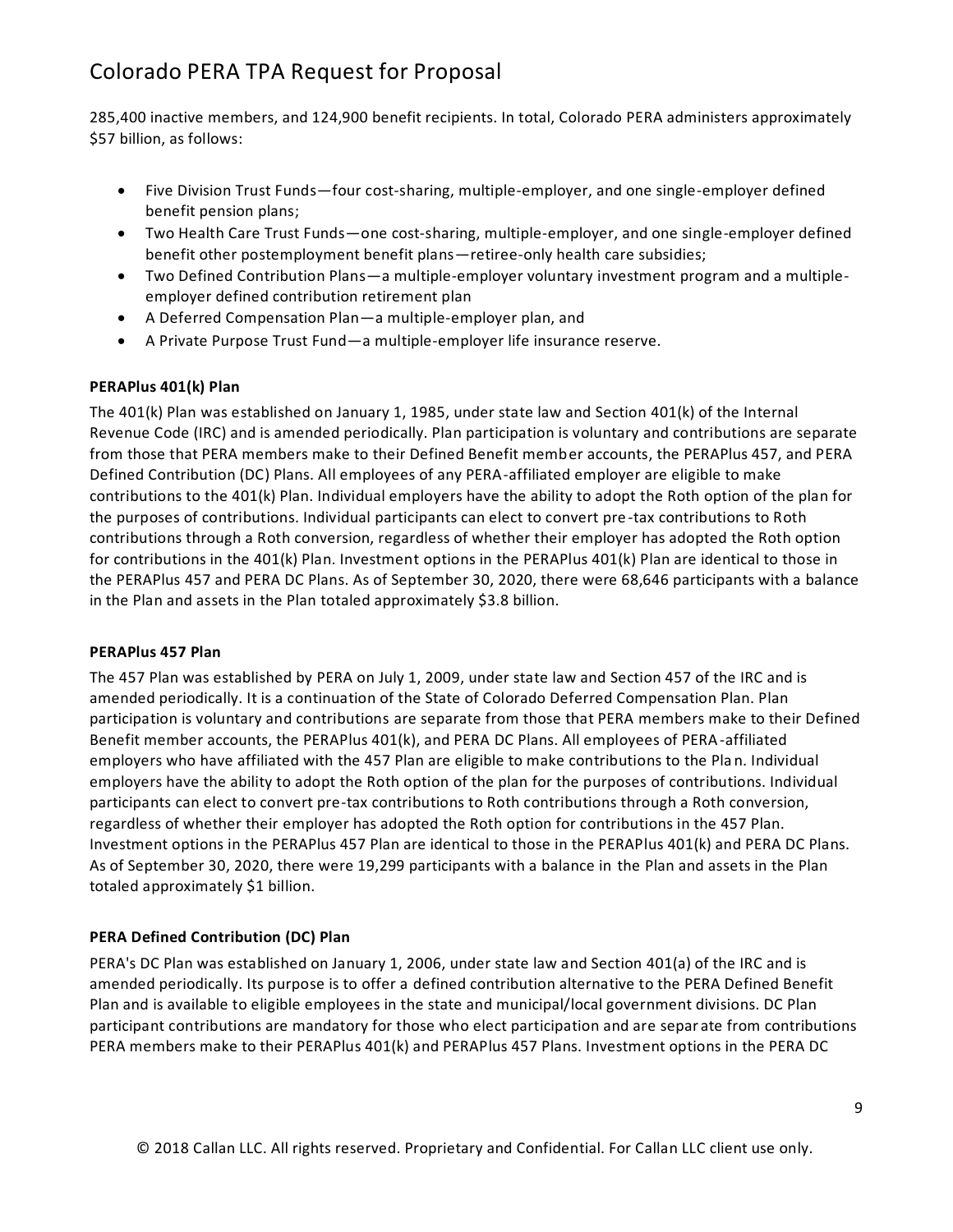Plan are identical to those in the PERAPlus 401(k) and PERAPlus 457 Plans. As of September 30, 2020, there were 7,153 participants with a balance in the Plan and assets in the Plan totaled approximately \$279 million.

### **4 Description of Plans**

4.1 The purpose of this search is to hire a recordkeeper and trustee to administer the PERAPlus 401(k) plan, PERAPlus 457 Plan and PERA Defined Contribution (DC) Plan mentioned above in section 3.1, and to perform other services as provided for in this RFP. The deferred compensation plans are currently recordkept by Voya.

#### **Fees**

We are requesting you provide Colorado PERA with the revenue your firm requires to run the Plan as both a hard dollar fee and asset-based fee. For pricing purposes, please assume a five-year contract. In addition, Colorado PERA shall have two options to extend the term for a period of one year each, which Colorado PERA may exercise in its sole, absolute discretion. See the Fee Matrix for additional fee -related requests.

Submission of a proposal signifies that the proposed services and prices are valid for 180 calendar days from the proposal due date and that the quoted prices are genuine and not the result of collusion or any other anticompetitive activity. At Proposer's election, the proposal may remain valid beyond the 180 day period in the circumstance of extended negotiations.

Attached Document(s): [Fee Matrix.xlsx](file:///C:/Users/hhein/AppData/Local/Temp/api/doc.php/80947073%3fdoc_id=80947073&howname=0&viachild=1&sessid=admincallan96654_4991_06&popup=1)

# **5 Questionnaire**

All RFP questions should be answered clearly and completely. Please respond based on EXISTING functionality, not prospective functionality. Prospective functionality should be included, however, so we understand your technology strategy. You may add attachments within the ProposalTech system to the extent such material augments your responses to a particular question.

### **5.1 General**

5.1.1 Please provide the requested information for your company:

|                                         | Response   |
|-----------------------------------------|------------|
| <b>Company Name</b>                     | Unlimited. |
| <b>Primary Contact Name</b>             | Unlimited. |
| <b>Primary Contact Title</b>            | Unlimited. |
| Primary Contact Phone Number Unlimited. |            |
| Primary Contact Email Address           | Unlimited. |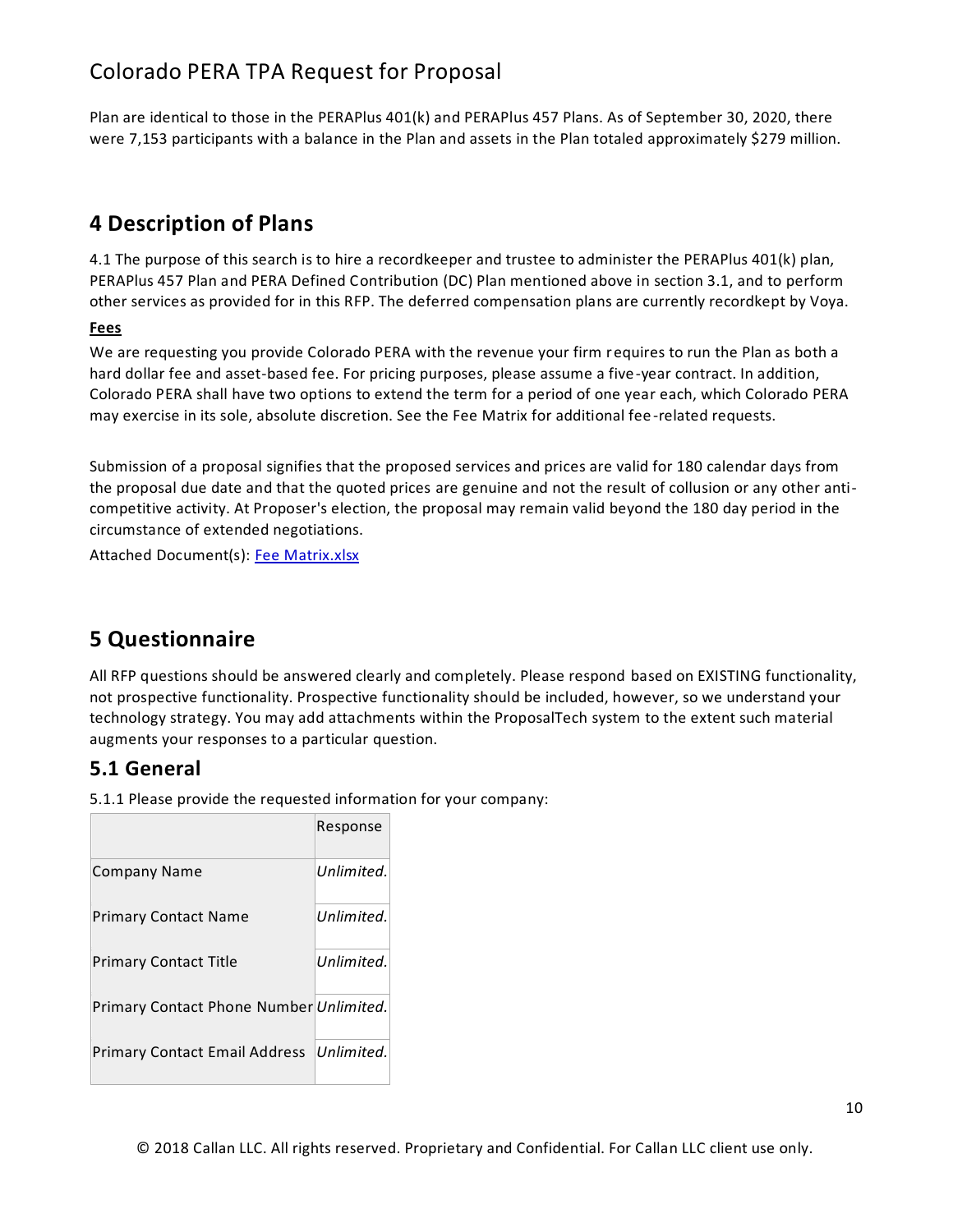Remittance Address *Unlimited.*

5.1.2 Please confirm that in addition to this Custom Questionnaire, you have also updated the 2020 General Questionnaire. Additionally, indicate which size segment of the 2020 General Questionnaire would the Colorado PERA Plan fall into (core, large, mega, etc.)?

*Unlimited.*

5.1.3 What do you believe are your company's key differentiators for DC plan recordkeeping? *Unlimited.*

5.1.4 Please submit a copy of your recordkeeping agreement with your proposal.

*Single, Pull-down list.* 1: Attached, 2: Not provided

5.1.5 Please detail any major improvements/enhancements your firm has made to DC recordkeeping services over the past three years. What enhancements do you have planned for the next three years? *Unlimited.*

5.1.6 Please discuss your growth strategy for the next three years. Include the client profiles or lines of business that are critical to the strategy. Also, discuss the investments that will be important to drive growth. *Unlimited.*

### **5.2 Clients and References**

5.2.1 How many plans do you currently support that are large governmental plans such as Colorado PERA? How many of these plans are of a similar size to Colorado PERA?

*Unlimited.*

5.2.2 If you are selected as a finalist, will you be prepared to provide three (3) current references and two (2) former client references from similarly sized government defined contribution plans within two (2) business days, including contact name/title, company name, address, phone number, industry, plan types, # of participants, total plan assets, years as a client?

*Unlimited.*

### **5.3 Team and Servicing**

5.3.1 Please provide the names, roles, and backgrounds of those individuals who would be on the Colorado PERA team on an ongoing basis. Please add additional team members as necessary.

| Team   | Team   | <b>Team</b> | Team          | <b>Team</b> | Team          | Team | Team   | Team   |
|--------|--------|-------------|---------------|-------------|---------------|------|--------|--------|
| Member | Member | Member      | Member Member |             | Member Member |      | Member | Member |
|        |        |             |               |             |               |      |        |        |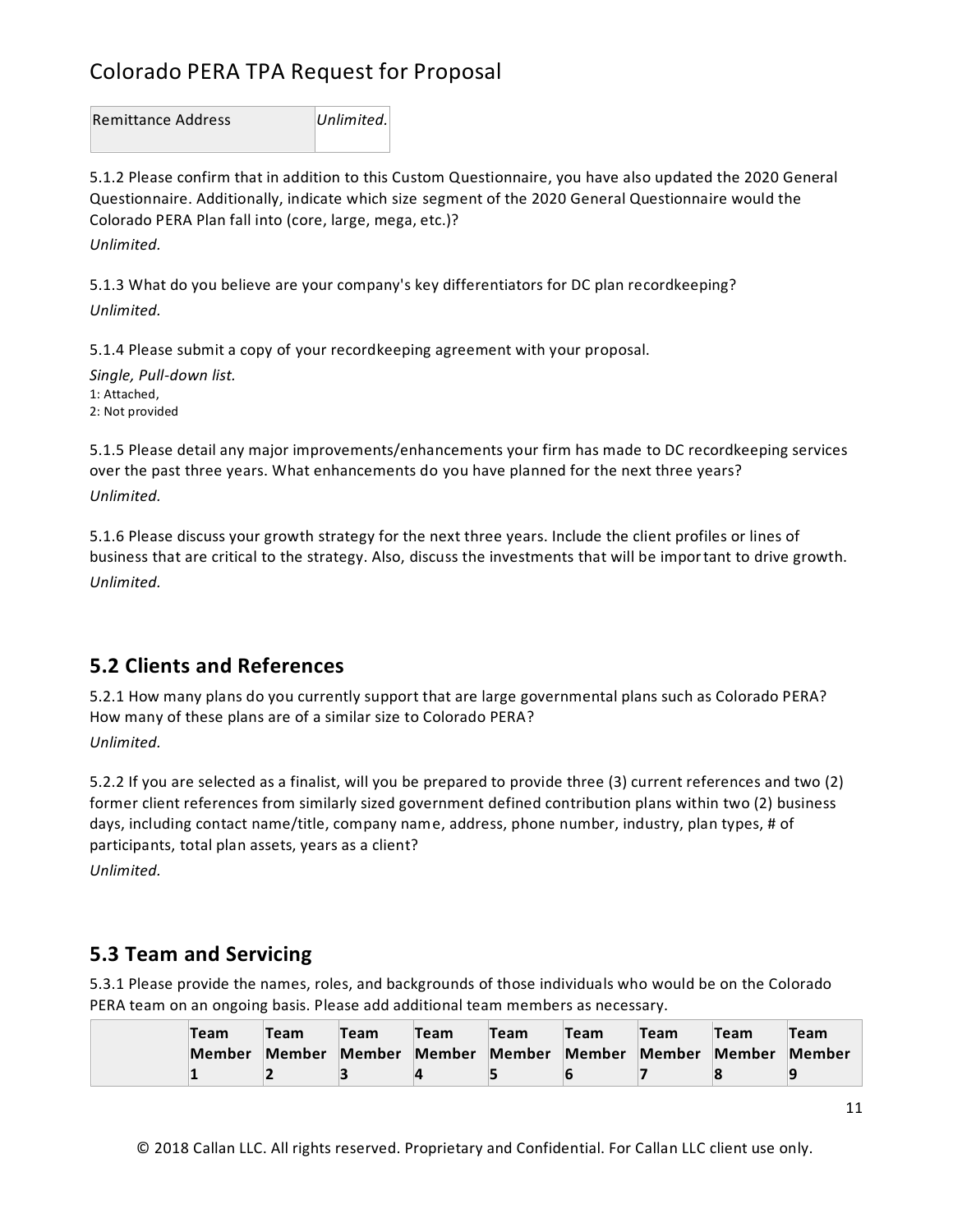| <b>Name</b>                                                                                                                       | Unlimited. Unlimited. Unlimited. Unlimited. Unlimited. Unlimited. Unlimited. Unlimited. Unlimited. |  |  |  |                                                                                                    |
|-----------------------------------------------------------------------------------------------------------------------------------|----------------------------------------------------------------------------------------------------|--|--|--|----------------------------------------------------------------------------------------------------|
| <b>Title</b>                                                                                                                      |                                                                                                    |  |  |  | Unlimited. Unlimited. Unlimited. Unlimited. Unlimited. Unlimited. Unlimited. Unlimited. Unlimited. |
| Role                                                                                                                              | Unlimited. Unlimited. Unlimited. Unlimited. Unlimited. Unlimited. Unlimited. Unlimited. Unlimited. |  |  |  |                                                                                                    |
| Location                                                                                                                          | Unlimited. Unlimited. Unlimited. Unlimited. Unlimited. Unlimited. Unlimited. Unlimited. Unlimited. |  |  |  |                                                                                                    |
| <b>Total years</b><br>with your<br>firm                                                                                           | Unlimited. Unlimited. Unlimited. Unlimited. Unlimited. Unlimited. Unlimited. Unlimited. Unlimited. |  |  |  |                                                                                                    |
| <b>Total</b><br>industry<br>years                                                                                                 | Unlimited. Unlimited. Unlimited. Unlimited. Unlimited. Unlimited. Unlimited. Unlimited. Unlimited. |  |  |  |                                                                                                    |
| <b>Current</b><br>client<br>assignments<br>(i.e., number<br>of clients<br>served and<br>size of those<br>plans by \$<br>and $#$ ) | Unlimited. Unlimited. Unlimited. Unlimited. Unlimited. Unlimited. Unlimited. Unlimited. Unlimited. |  |  |  |                                                                                                    |
| % of time<br>commitment<br>during<br>conversion                                                                                   | Unlimited. Unlimited. Unlimited. Unlimited. Unlimited. Unlimited. Unlimited. Unlimited. Unlimited. |  |  |  |                                                                                                    |
| % of time<br>commitment<br>ongoing                                                                                                | Unlimited. Unlimited. Unlimited. Unlimited. Unlimited. Unlimited. Unlimited. Unlimited. Unlimited. |  |  |  |                                                                                                    |
| Why<br>selected for<br>Colorado<br>PERA?                                                                                          | Unlimited. Unlimited. Unlimited. Unlimited. Unlimited. Unlimited. Unlimited. Unlimited. Unlimited. |  |  |  |                                                                                                    |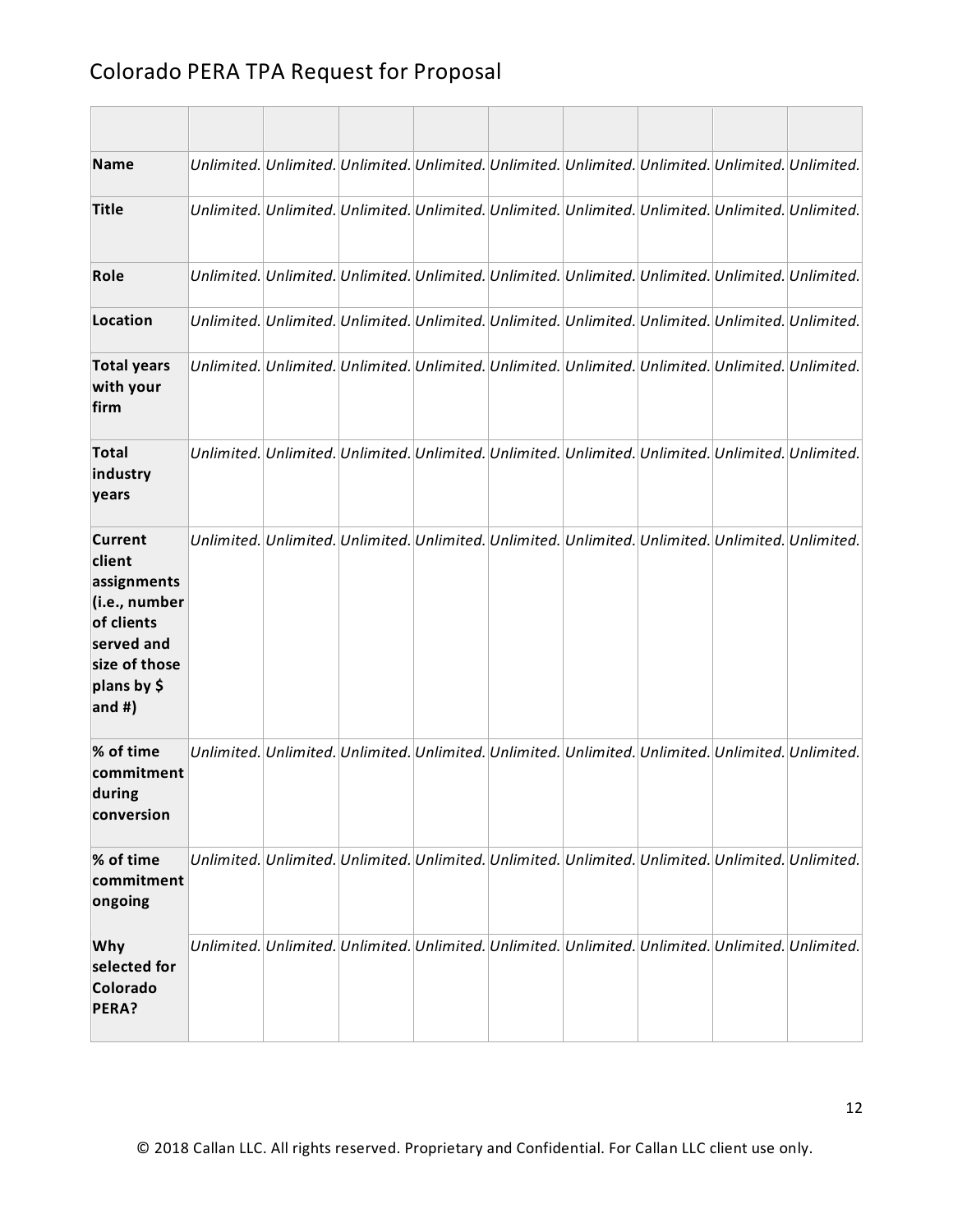| <b>Additional</b>  |  |  |  |  | Unlimited. Unlimited. Unlimited. Unlimited. Unlimited. Unlimited. Unlimited. Unlimited. Unlimited. |
|--------------------|--|--|--|--|----------------------------------------------------------------------------------------------------|
| <b>Information</b> |  |  |  |  |                                                                                                    |
|                    |  |  |  |  |                                                                                                    |

5.3.2 Provide an organization chart denoting all the functional staff positions to be utilized for Colorado PERA.

*Single, Pull-down list.* 1: Attached, 2: Not Provided

5.3.3 Describe team structure and how you will ensure sufficient service team coverage needed to meet service objectives. Discuss how changes in personnel will be handled including transition planning to ensure adequately trained personnel are always available.

*Unlimited.*

5.3.4 With what frequency would your firm recommend holding meetings with Colorado PERA? On an ongoing basis, how often will you conduct status meetings, project-related meetings, strategic meetings, etc.? What is the rationale for this cadence?

*Unlimited.*

5.3.5 Is there one main point of contact for Colorado PERA for each function? Is there a direct line or extension to each contact?

*Unlimited.*

5.3.6 Discuss the planning process account managers prepare on behalf of each client. Include the extent to which the client is involved, the incentive measures linked to clients' annual goals, and the project management tools in place to achieve goals.

*Unlimited.*

### **5.4 Conversion**

5.4.1 Identify by name the people who will work with Colorado PERA in the conversion process for its Plan. Please provide detailed information in the below table.

|              | <b>Team</b><br>Member 1 | <b>Team</b><br>Member 2 | <b>Team</b><br><b>Member 3</b> | <b>Team</b><br>Member 4 | <b>Team</b><br><b>Member 5</b> |
|--------------|-------------------------|-------------------------|--------------------------------|-------------------------|--------------------------------|
| <b>Name</b>  | Unlimited.              | Unlimited.              | Unlimited.                     | Unlimited.              | Unlimited.                     |
| <b>Title</b> | Unlimited.              | Unlimited.              | Unlimited.                     | Unlimited.              | Unlimited.                     |
| Role         | Unlimited.              | Unlimited.              | Unlimited.                     | Unlimited.              | Unlimited.                     |
| Location     | Unlimited.              | Unlimited.              | Unlimited.                     | Unlimited.              | Unlimited.                     |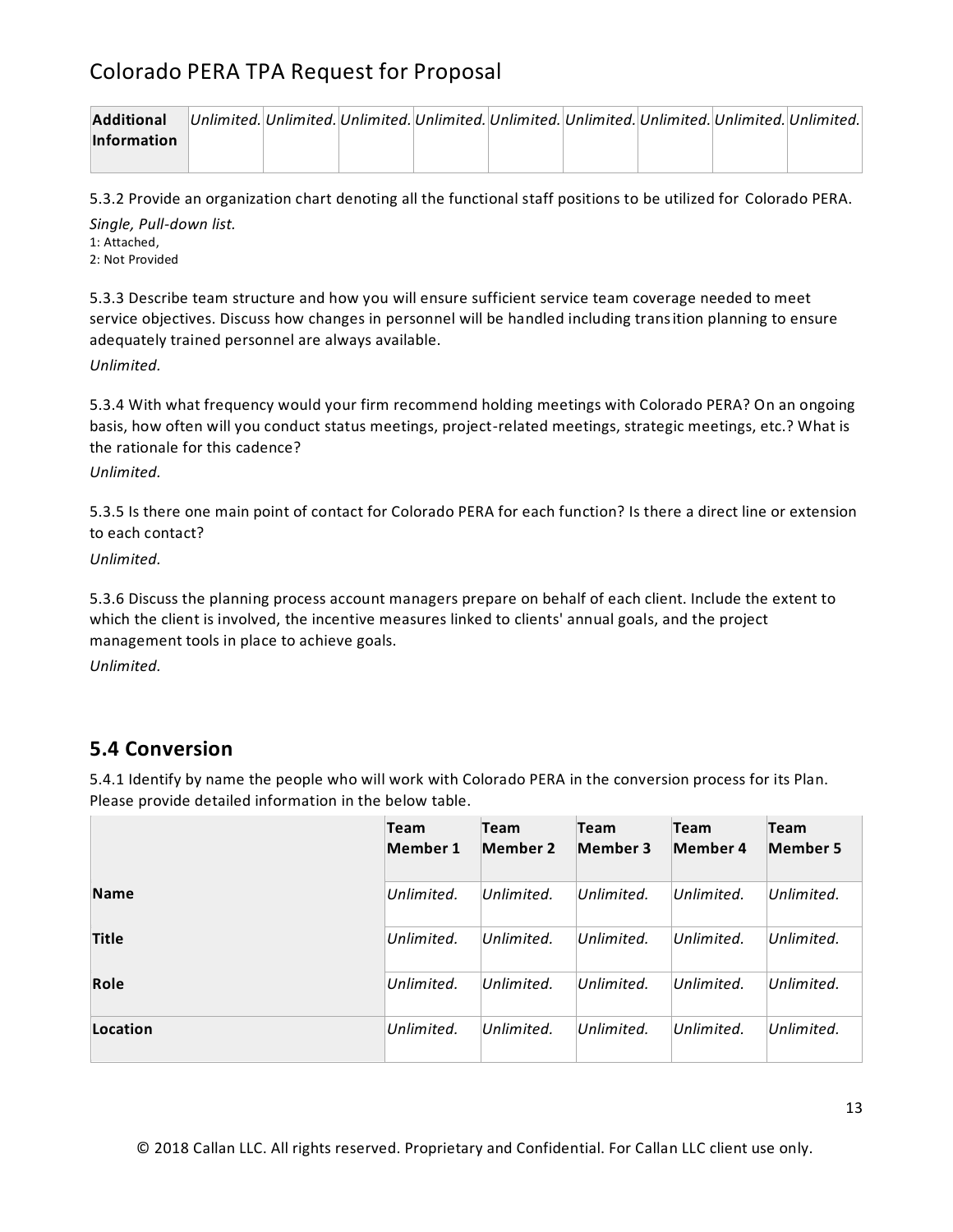| Total years with your firm                                            | Unlimited. | Unlimited. | Unlimited. | Unlimited. | Unlimited. |
|-----------------------------------------------------------------------|------------|------------|------------|------------|------------|
| <b>Total industry years</b>                                           | Unlimited. | Unlimited. | Unlimited. | Unlimited. | Unlimited. |
| How many other conversions will they<br>be engaged in simultaneously? | Unlimited. | Unlimited. | Unlimited. | Unlimited. | Unlimited. |
| <b>Qualifications and number of prior</b><br>conversions at your firm | Unlimited. | Unlimited. | Unlimited. | Unlimited. | Unlimited. |
| <b>Additional Information</b>                                         | Unlimited. | Unlimited. | Unlimited. | Unlimited. | Unlimited. |

5.4.2 Attach a detailed conversion project schedule assuming the business is awarded. Additionally, what is your standard timeframe to convert a DC plan of this size, and with this degree of customization? Detail what guarantees (e.g., financial penalties for missed goals) your firm is willing to make for the conversion process. *Unlimited.*

5.4.3 How long is the anticipated blackout period? Be sure to separate blackouts from the outgoing service provider and blackouts associated with standing up the plan on your system. *Unlimited.*

5.4.4 What access/transactions are available during the conversion and blackout? *Unlimited.*

5.4.5 Provide a listing of clients similar in size and complexity to Colorado PERA you have converted within the last two years. Provide client name, provider(s) they converted from, total number of participants and assets. *Unlimited.*

5.4.6 How many DC plans with assets greater than \$1 billion have you converted from Colorado PERA's current recordkeeper, Voya, in the last three (3) years? *Unlimited.*

5.4.7 In converting other DC plans from Voya, what challenges have you encountered? What challenges exist in typical conversions, from other providers? *Unlimited.*

5.4.8 What participant history is converted over? After conversion, will participants be able to see any balance history prior to the conversion date? If so, how far back and how many different providers? *Unlimited.*

5.4.9 Describe your preferred process for automatic conversion of existing beneficiaries to your system as well as other successful processes you have utilized. Additionally, describe your preferred campaign methods for soliciting current enrollees to review and/or designate beneficiaries. Please describe any challenges your firm has encountered with these processes and methods and any benefits that you can recommend regarding any particular process or method.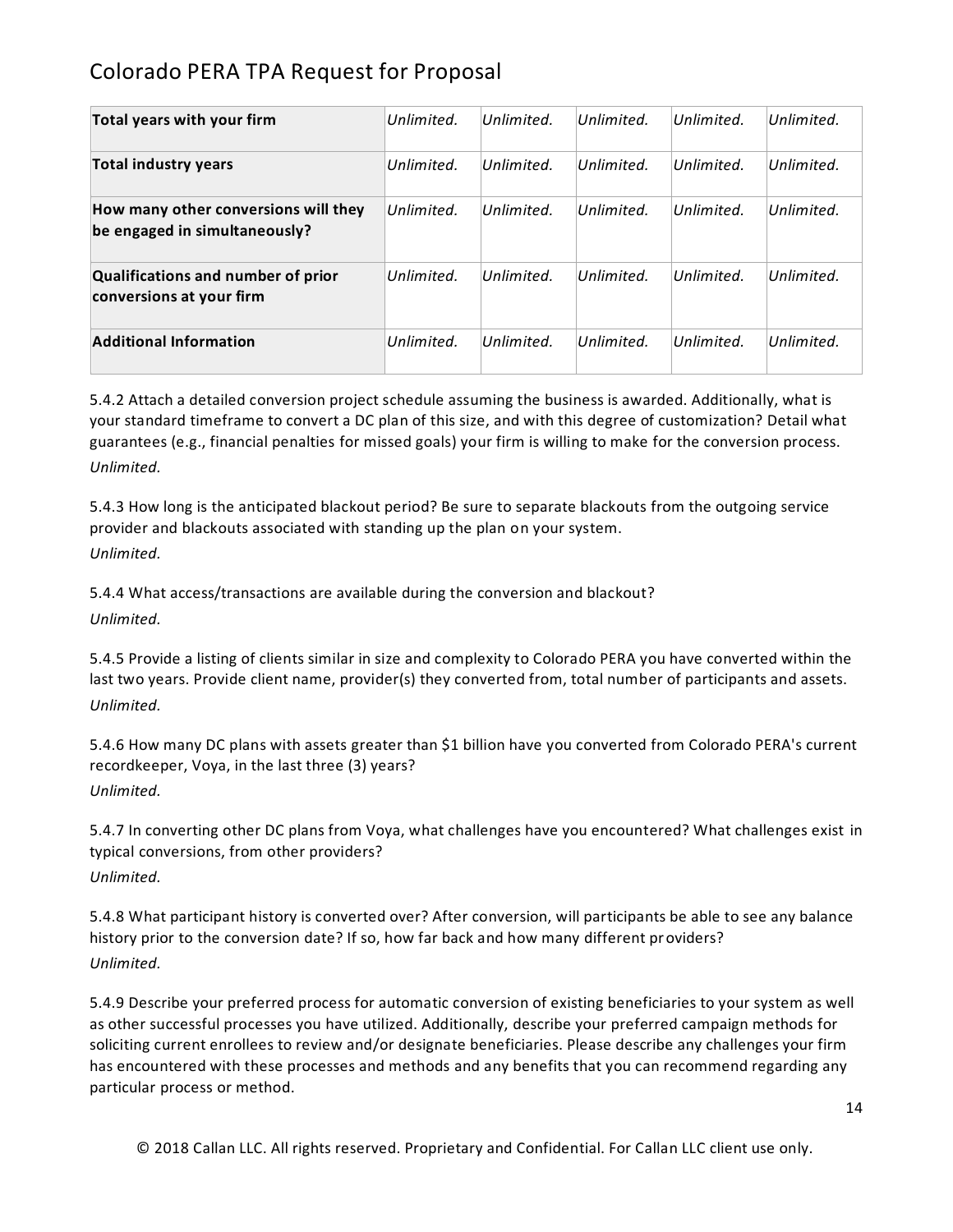### *Unlimited.*

5.4.10 Upon termination of a client relationship, what data does your firm provide to the plan sponsor for their records (i.e., participant transaction data, balance data, imaged forms, etc.)? Colorado PERA specifically would like to receive a participant level history of beneficiary changes, inclusive of the full list of beneficiaries designated by a participant over time, including the date of the changes, and associated documentation. Please describe whether your firm can accommodate that request, and provide a sample if available. *Unlimited.*

5.4.11 What is the involvement that will be required from the client (expected roles and functional area) during the conversion process? What is the estimated number of Colorado PERA full-time equivalent personnel needed throughout the conversion?

#### *Unlimited.*

5.4.12 At what point in advance of the transfer of assets will the call center and participant website be available to provide general plan and conversion information to participants? *Unlimited.*

5.4.13 Discuss your approach to communications (website, mailing, onsite sessions) as part of the implementation process to announce the transition, educate participants on new processes, and increase participation.

*Unlimited.*

5.4.14 Please provide the milestone conversion communication pieces and approximate dates for the time period leading up to the conversion (assuming a 2021 conversion).

*Unlimited.*

5.4.15 Will you permit participants to provide direction with respect to plan features or investments prior to the conversion? If so, how will you do so? Are there any significant operational limitations to this ability? Unlimited.

### *Unlimited.*

5.4.16 Are there any items missing from a typical deconversion file format from Voya that your firm would deem desirable to obtain? If so, what are these data elements? *Unlimited.*

5.4.17 How does your firm assess the impact of a change in advisory model if the business is awarded and the incumbent client uses the VRA/Edelman Financial Engines service? Are there any steps taken to ens ure that participants using the new service make maximum use of it, and customize? Can some or all of those steps be made mandatory in order to use the service? If so, please provide details and describe the full array of options. *Unlimited.*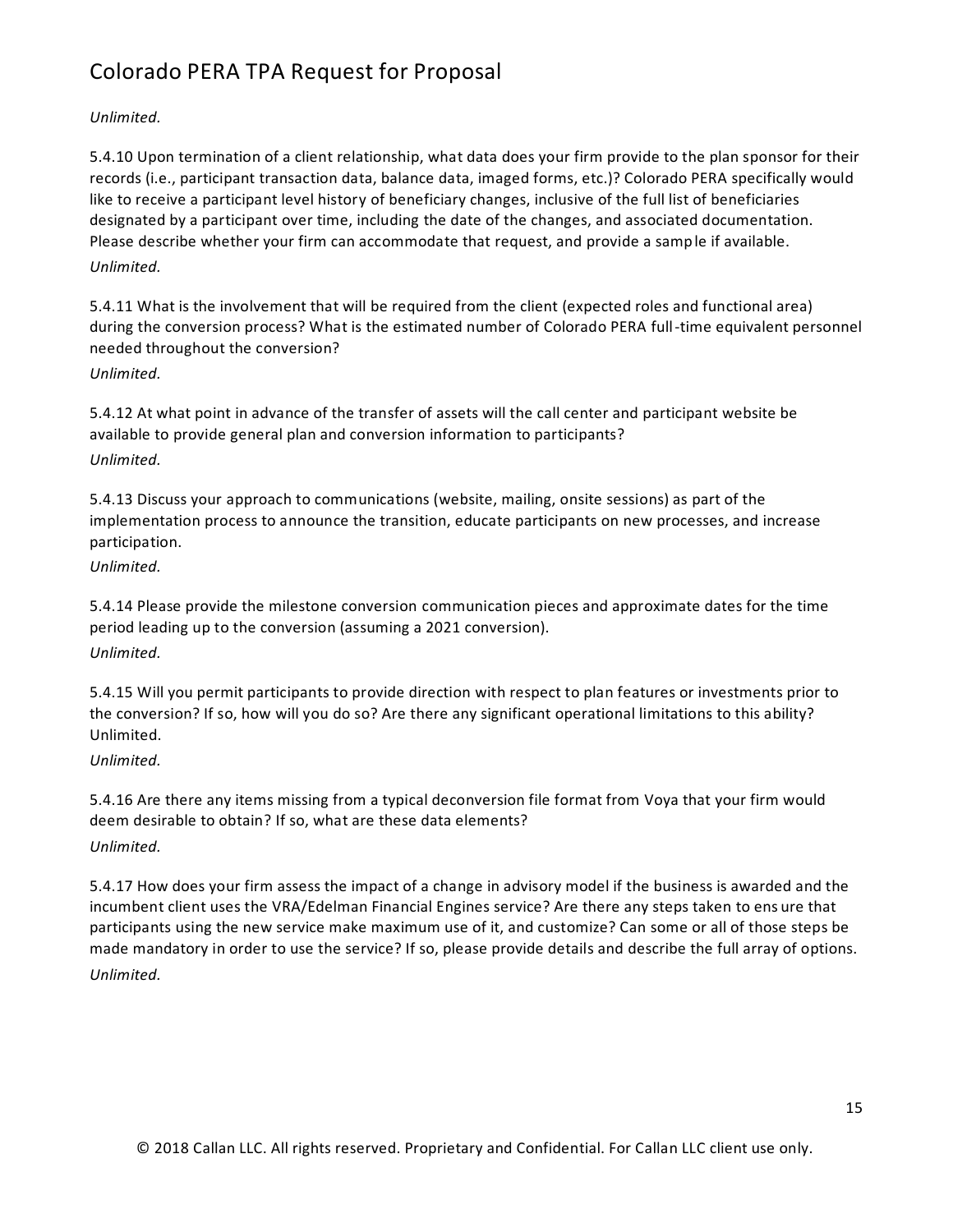### **5.5 Communication / Education**

For this section, be aware of the fact that Colorado PERA does not seek to employ a field force for in -person meetings conducted by employees of the recordkeeper. Any communications strategy should not assume the use of a dedicated staff of retirement counselors/enrollers.

5.5.1 Describe a typical annual process to determine communications goals, what communications will be delivered throughout the year and what method of delivery will be utilized. Detail when and how you will determine if the goals are met. Please provide an annual ongoing communications calendar.

*Unlimited.*

5.5.2 What communications and participant education services are included in your proposal (e.g., standard or customized communications, and compliance notices)? Provide a proposed detailed inventory of the types and number of interventions with participants throughout the year, including giveaways and other promotional materials.

*Unlimited.*

5.5.3 Provide an itemized accounting of the included services and those that are at an additional cost, including postage and distribution costs.

*Single, Pull-down list.* 1: Attached, 2: Not provided

5.5.4 What level of customization/personalization/targeting do you envision and allow for the Plan's communication materials? Describe how your targeting can be defined and if you are able to target various groups within the overall population (e.g., participants not maximizing their match, participants who are eligible but not using catchup contributions, participants without beneficiaries, diversification issues, etc.). How does your firm measure the success of communication campaigns? Please provide a sample of applicable communication materials with your response.

*Unlimited.*

5.5.5 PERA expects participant communications to be custom tailored and branded to Colorado PERA. Please provide detail on what communications/media (i.e. quarterly statements, newsletters, website) can be custom tailored and branded, and to what extent. Confirm if this includes plan name, logo, colors, images, font, text of communications, quarterly statement inserts. Confirm if this includes targeted communications and segmentation by age, gender, etc.

*Unlimited.*

5.5.6 Colorado PERA is not interested in the use of a field force from the plan recordkeeper, but is interested in online educational services. Based on your experience and your best practices around communication, please indicate your suggested number of virtual meetings/webinars. In this scenario, indicate your proposed number of meeting days in both the initial and ongoing years. What is the cost associated with your proposed communication strategy?

*Unlimited.*

5.5.7 Please describe the educational content and support provided for participants. How do participants access this content?

*Unlimited.*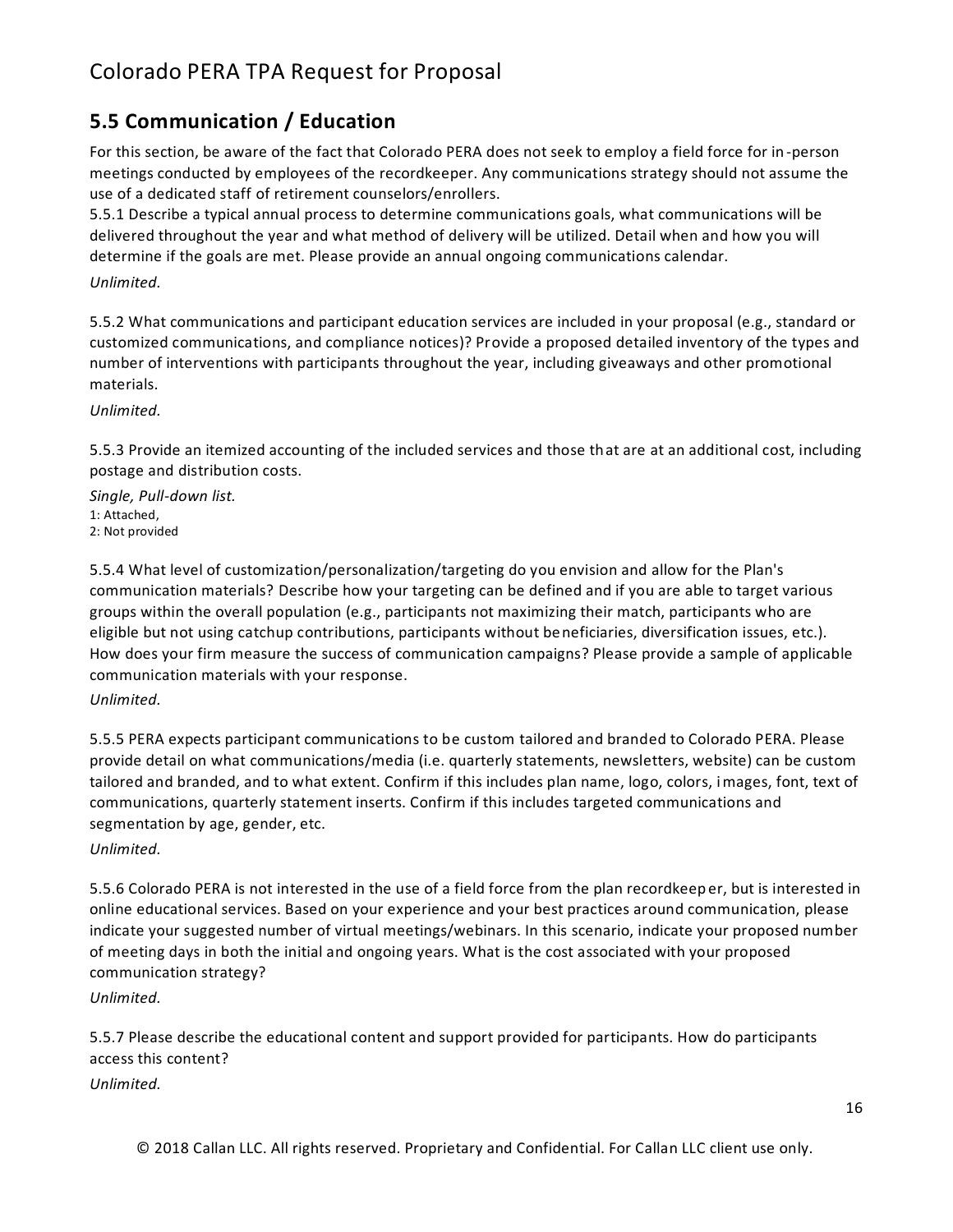5.5.8 For the meeting days or webinars, please provide the qualifications for the presenter(s) - are they licensed? Do they receive presentation training? *Unlimited.*

5.5.9 Can participants have the option to "turn off" any non-required mailings? Please describe. *Unlimited.*

5.5.10 Describe your best practices in managing plan "leakage", including plan design, communications, or other tools.

*Unlimited.*

5.5.11 If you propose a special marketing budget for use at the discretion of the plan sponsor for additional asdesired communications or marketing efforts, describe that proposal here. Be clear as to whether the funds would actually be deposited for us, whether the funds are "use it or lose it" or rolled over, and the specific items for which the budget could be used. Additionally, be clear as how these expenditures are priced. *Unlimited.*

5.5.12 Describe any tools you have for providing rapid enrollment for participants if a plan sponsor is unable to share contact information or demographic data for eligibles? *Unlimited.*

5.5.13 Describe what makes your approach superior with respect to driving plan participation? Please tie any claims of efficacy or recommendations to specific metrics that will measure the relative success or failure or each element of your approach.

*Unlimited.*

### **5.6 Compliance**

5.6.1 What compliance services are included in your offer? Please provide a detailed list. Please give additional compliance services available, along with pricing.

*Unlimited.*

5.6.2 Explain how your firm discloses all plan administration costs, whether paid by the plan, plan sponsor, or participant, and investment management fees to plan sponsors. Also describe how you disclose indirect revenue from float or generated from third party partners. Please attach sample disclosure notices.

*Single, Pull-down list.* 1: Attached,

2: Not provided

5.6.3 Explain how your firm discloses administration and investment management fees. To what extent can these disclosures be modified? Is there an additional fee for modifying the notice? *Unlimited.*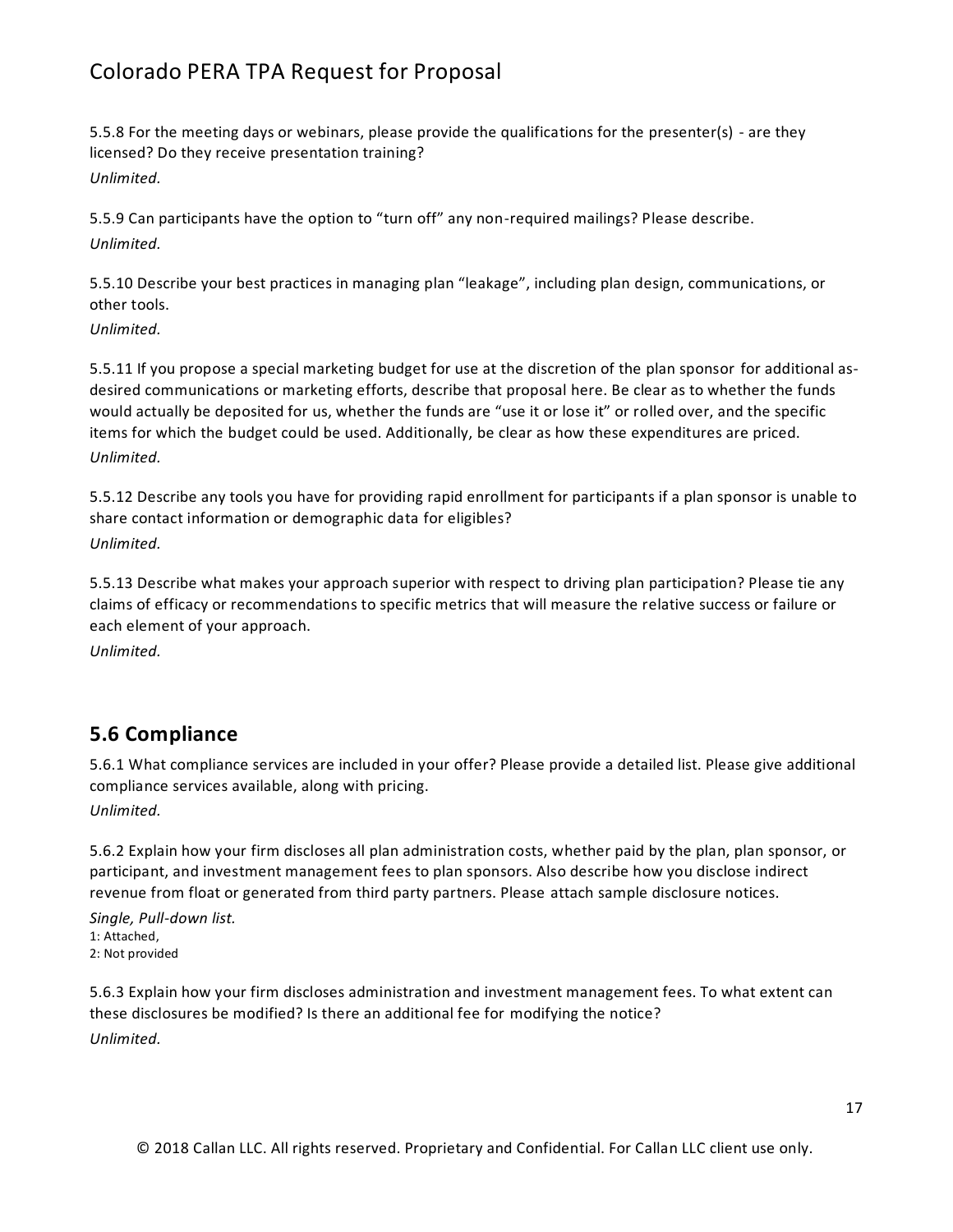5.6.4 Can you include other communications in the same envelope at quarterly statement? E.g., required notices and disclosures, or communications targeted and limited to a certain group of employees. *Unlimited.*

5.6.5 In the plan audit process, how many hours of auditing support do you include in the proposal? *Unlimited.*

5.6.6 Does your proposal include a budget for audit services to be used by the Colorado PERA to pay for audit services? If so, please describe the budget and the process for paying for audit costs for Colorado PERA. *Unlimited.*

5.6.7 Does the client servicing team perform the audit support, or are these types of functions performed by a separate team?

*Unlimited.*

5.6.8 PERA and any agents of PERA, as well as the Office of the State Auditor require the capability to conduct audits of your systems and services to the broadest extent possible. Please confirm the ability to audit at least on an annual basis and provide a detailed description of the degree of access available to clients that seek to audit your firm and your firm's services by function, and the audit process requirements, if any. *Unlimited.*

5.6.9 Describe your process for notifying plan sponsors of important legislative and regulatory activity. What types of actions do you take (for example, quarterly newsletter, etc.)? *Unlimited.*

5.6.10 Discuss the services and tools you provide to clients to assist in the understanding and management of their fiduciary responsibilities.

*Unlimited.*

### **5.7 VRS**

5.7.1 Attach a copy of the standard voice response menu.

*Single, Pull-down list.* 1: Attached, 2: Not provided

### **5.8 Call Center**

5.8.1 Describe how calls are routed in the call center (e.g., based on event, to a semi-dedicated group, same representative as prior calls). How are peak times/days handled? *Unlimited.*

5.8.2 Can you limit CSRs to U.S. based only? If not, explain.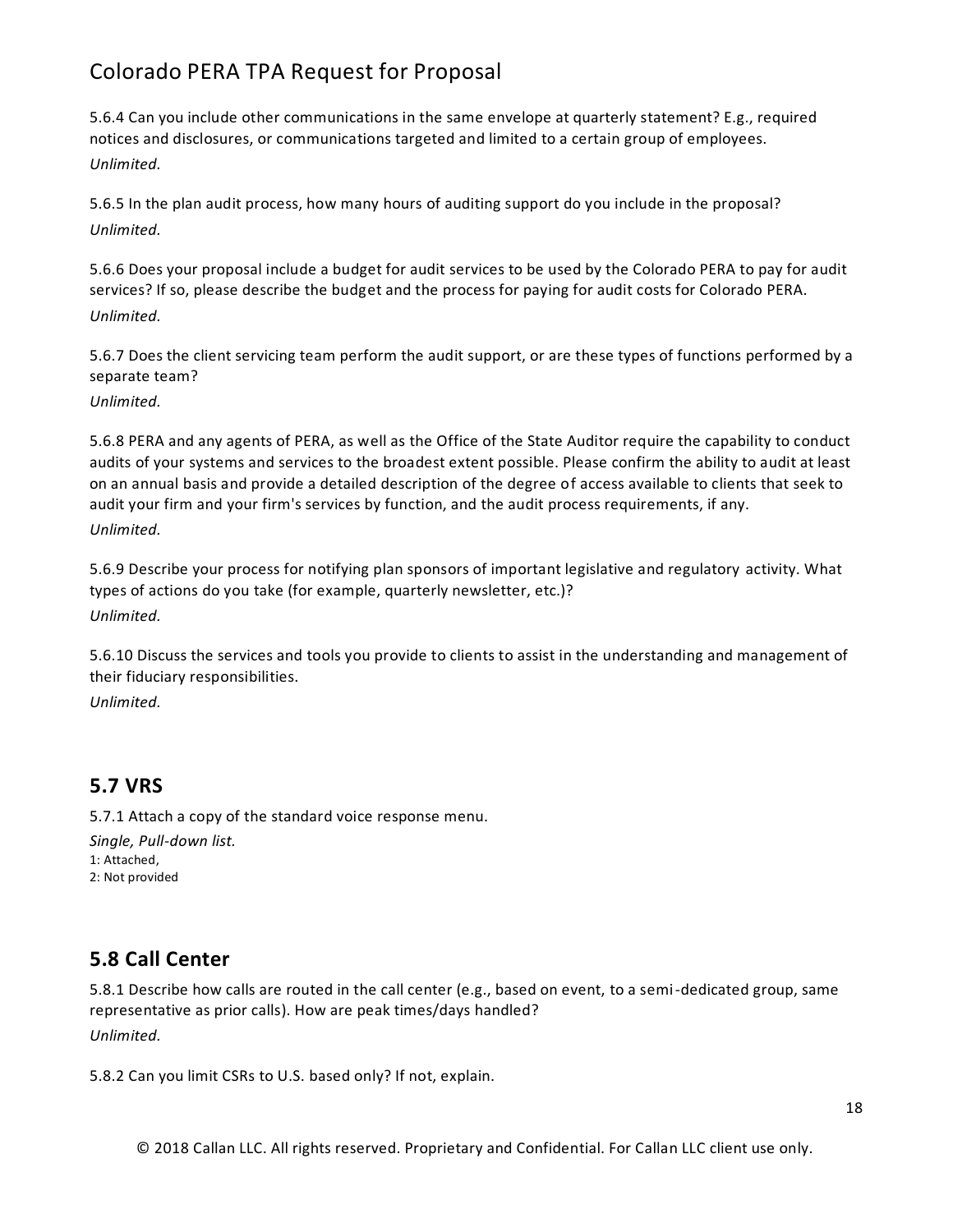*Unlimited.*

5.8.3 Please list the location of all call centers that are expected to handle Colorado PERA's participant cal ls. Will one be the primary call center for Colorado PERA? *Unlimited.*

5.8.4 What are the call center hours of operation in MST? *Unlimited.*

5.8.5 Describe how you handle (process, timing, sites available) for call center backup or offload to other sites if one site is down.

*Unlimited.*

5.8.6 How do you ensure accurate responses are provided by your CSRs? Describe in detail the technical retirement plan training for (and monitoring of) call center staff members, as well as client specific training. *Unlimited.*

5.8.7 Describe the process for escalating participant calls, including tracking, standard response time, and follow ups. How do you ensure timely responses back to participants from the CSRs? *Unlimited.*

5.8.8 Discuss how the account manager, plan administrator and participant service center interact internally to review and track trends in participant behaviors and call trends observed.

*Unlimited.*

5.8.9 Assuming that you are awarded this contract, what is the likely percentage of Colorado PERA c alls compared to the rest of your book of business.

*Percent.*

5.8.10 Will you allow Colorado PERA to listen to recorded call center calls?

*Single, Radio group.* 1: Yes, 2: No, please explain: [ Unlimited ]

### **5.9 Participant Website**

5.9.1 Provide a sample login ID and password, enabling us to test a sample participant website. If separate, please also provide a login ID and password for any apps or mobile applications as well. Please be sure the password provided does not expire for at least four (4) months.

*Unlimited.*

5.9.2 Can plan sponsor specific documents (e.g., SPD, notices, etc.) be posted on your website?

*Single, Radio group.* 1: Yes, 2: No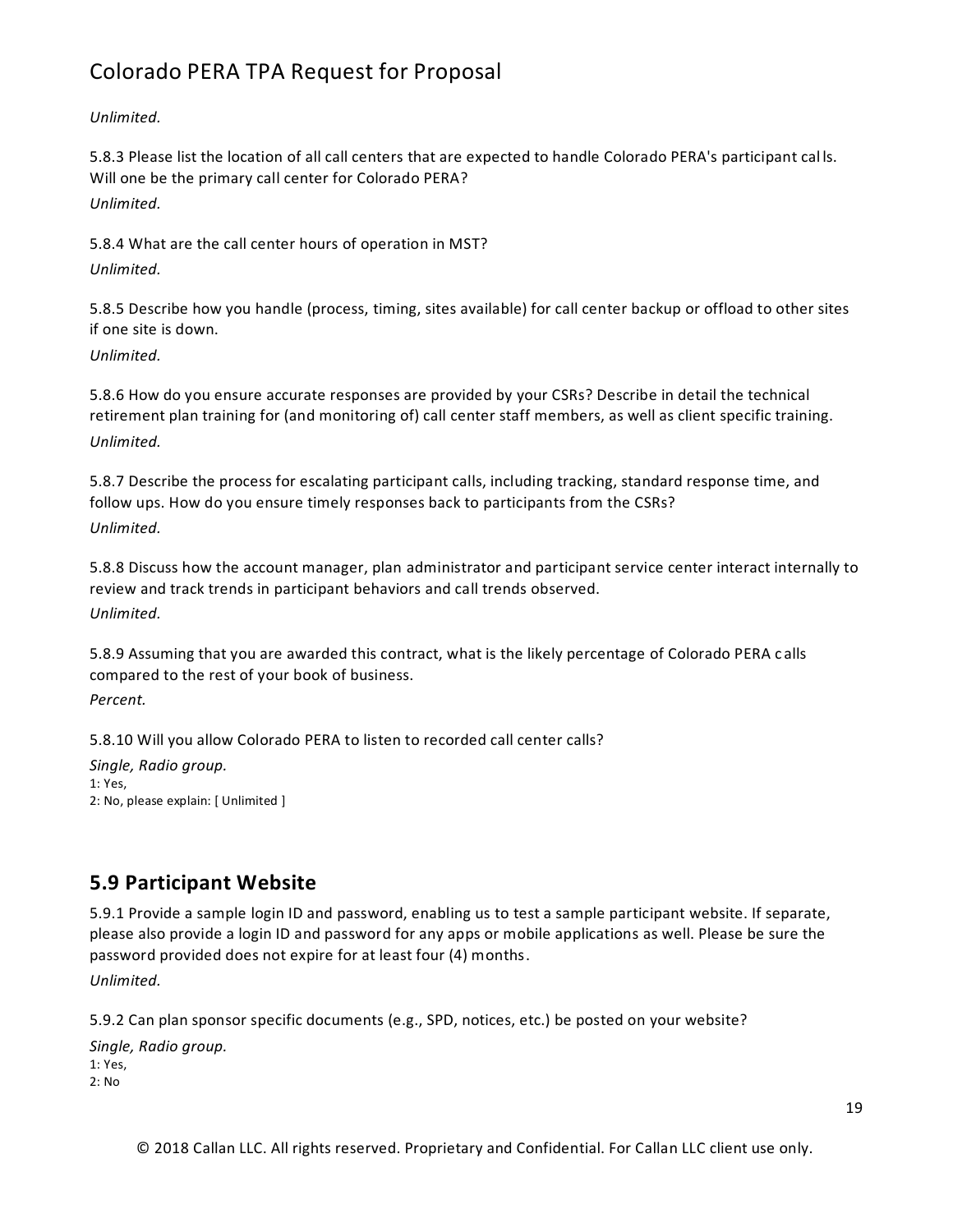5.9.3 What is the level of customization that the plan sponsor can have over the website? For example, can text be customized by the plan sponsor? Is there ad-hoc text flexibility whereby the plan sponsor could post a message to participants on the website?

*Unlimited.*

5.9.4 Can participants process withdrawals and distributions online or is this done through the call center? *Unlimited.*

5.9.5 Please describe your mobile capabilities. Do you have inquiry only features or are transactions available? If transactions are available, please list them. *Unlimited.*

5.9.6 Are mobile capabilities offered through an app, responsive design website, or another method? *Unlimited.*

5.9.7 How far back can participants go back on the participant website to retrieve data? Is all data available over this time frame or only certain data elements? *Unlimited.*

### **5.10 Plan Sponsor Reporting and Website**

5.10.1 Provide a sample user name and password enabling us to view a demo of the plan sponsor site. Please be sure the password provided does not expire for at least four (4) months. *Unlimited.*

5.10.2 Please provide a list and explanation of the reporting capabilities on the site, specifically noting what types of reports come pre-packaged and what types of reports would be considered custom. How much flexibility is there in the reports?

*Unlimited.*

5.10.3 How far back can the plan sponsor go back to pull and view participant data on the plan sponsor website?

*Unlimited.*

5.10.4 Please provide a list of administrative functions that can be managed on the site (e.g., updating employee status codes).

*Unlimited.*

5.10.5 Should Colorado PERA want to run quarterly metrics (such as participation rate, asset allocation, etc.), are they able to run the reports via the plan sponsor website themselves, or do they need to reach out to their team contact to run the reports? Additionally, are they able to "slice" the data based on different populations? *Unlimited.*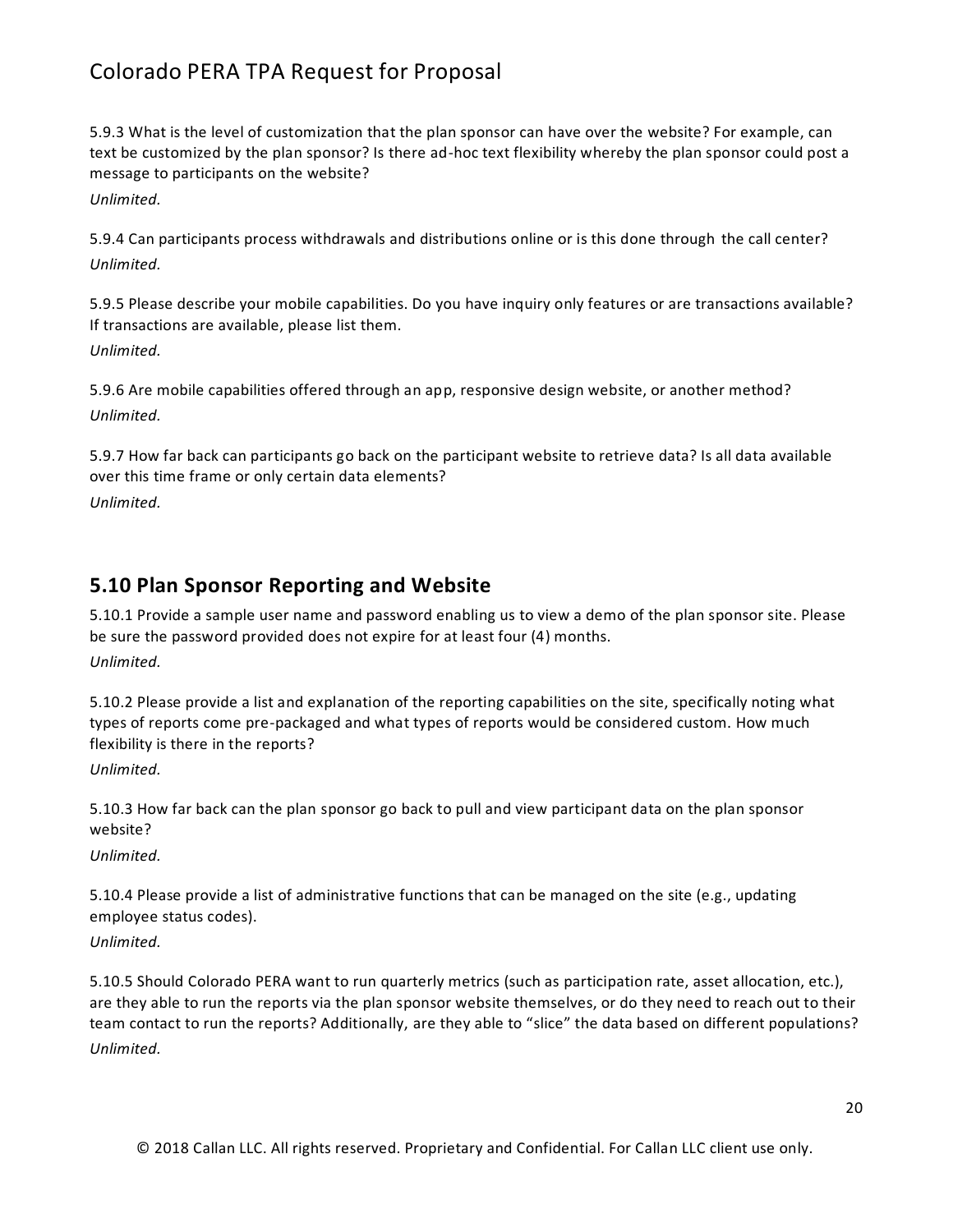5.10.6 Would Colorado PERA be able to benchmark their plan against other clients/plans recordkept by your firm?

*Unlimited.*

5.10.7 Please provide the standard turnaround time for ad hoc reports, both standard reports and more complex reports.

*Unlimited.*

5.10.8 Please provide an example of a standard quarterly report for plan sponsor use (i.e., reporting on plan performance, investments, key plan metrics, etc.). Can this report also be run on-demand?

*Single, Pull-down list.* 1: Attached, 2: Not provided

### **5.11 Processing and Administration**

5.11.1 Please confirm your ability to administer the Colorado PERA Plans according to the plan documentation included in the supplemental information section of the RFP. In terms of plan provisions, have you identified any aspect of Colorado PERA's requirements that would cause a deviation from your normal service standards under this Plan? Describe any plan provisions for the Plan that are problematic within your recordkeeping and administration environment as well as a proposed or alternate solution.

*Unlimited.*

5.11.2 Given the information provided, please describe any complexities in processing that would be required for the Plan. If any manual processes are required to administer the plans, describe them here.

*Unlimited.*

5.11.3 Describe the technical support available to implement both the current payroll file exchange format, and the future structure envisioned by PERA, in which PERA will provide a consolidated payroll file structure to the Proposer.

*Unlimited.*

5.11.4 What is your standard timing to post payroll once the payroll file has been received by your firm? Please describe your process if data is not received in good order?

*Unlimited.*

5.11.5 If there is a missing beneficiary and a death event occurs, how is this handled?

*Unlimited.*

5.11.6 For automatic force-outs that are rolled into an IRA, do you have a preferred rollover IRA partner? Do you allow Colorado PERA to choose the vendor? Please provide any fees assessed by the IRA partner, and any compensation provided to your firm related to these relationships, as well as any transactions. *Unlimited.*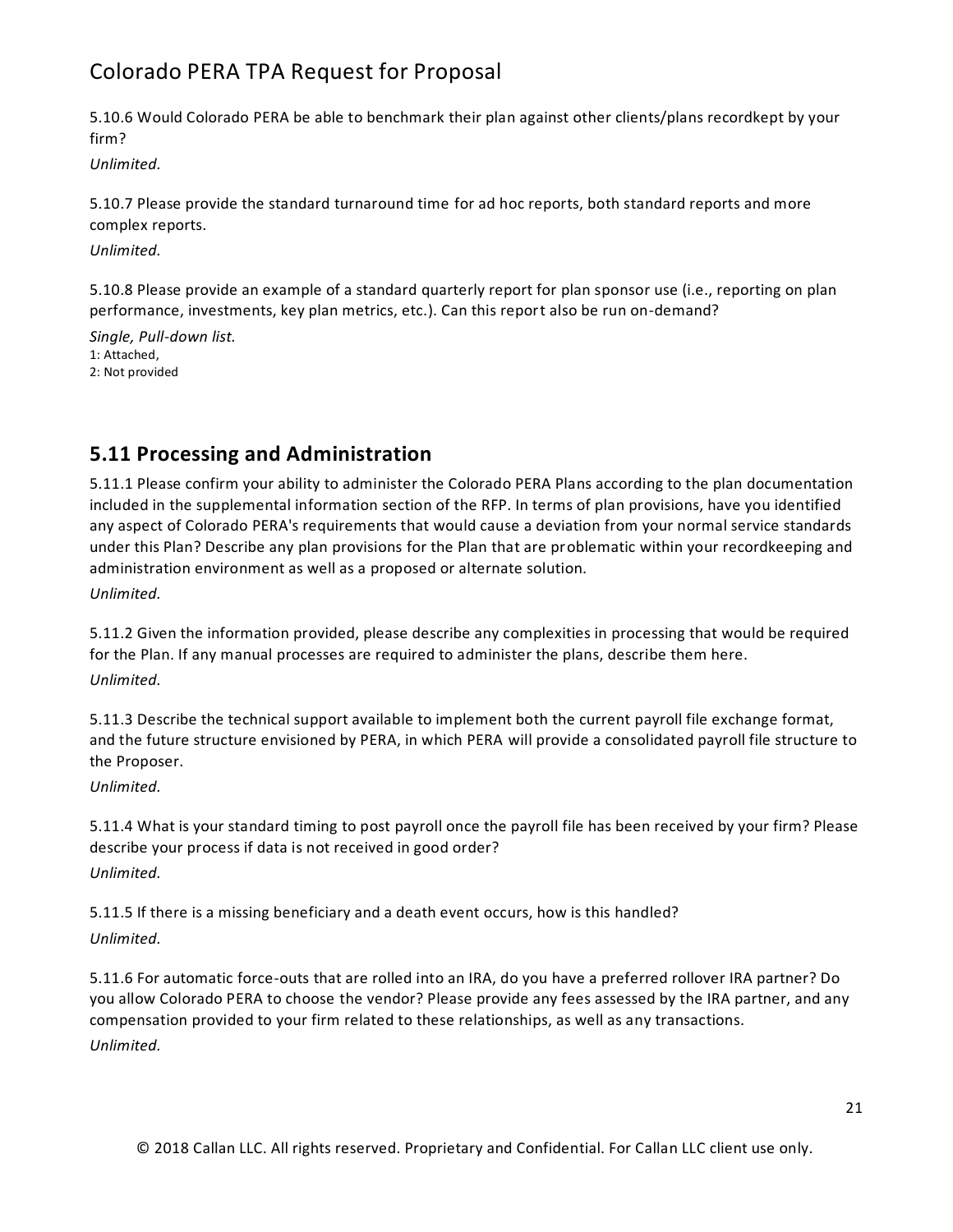5.11.7 For IRA rollovers out of the plan, are you willing to disclose any and all revenues associated with rollovers out of the plan, and to provide a report of destinations for those rollovers?

*Unlimited.*

5.11.8 Is direct deposit/ACH available for participant withdrawals, distributions, and loans?

*Multi, Checkboxes.* 1: Yes, for withdrawals, 2: Yes, for distributions, 3: Yes, for loans, 4: No

5.11.9 For Roth in-plan conversions, what channels are these available through - website, phone representatives, form, mobile? Please describe the process.

*Unlimited.*

5.11.10 Describe the plan sponsors ability to choose to implement or not implement global enhancements (e.g., hardship withdrawal self-certification). List recent global enhancements, identifying where plan sponsor choice was allowed.

*Unlimited.*

5.11.11 Please describe the flow of funds for contributions and distributions, including specifically whether, at each stage, all amounts are held in the client's trust or in your omnibus accounts or pursuant to some other arrangement. Unlimited.

*Unlimited.*

### **5.12 Trust/Custody**

5.12.1 For the custody/trustee services you propose (if any), what is the name of the trust company and the total number of years that they have been in operation? *Unlimited.*

5.12.2 Is the trustee federally chartered or state chartered?

*Unlimited.*

5.12.3 Please describe the capitalization of the trust company and the total assets under custody as of December 31, 2019.

*Unlimited.*

5.12.4 What are the total public deferred compensation assets under custody as of December 31, 2019 by such Trustee?

*Unlimited.*

5.12.5 Are there any restrictions by investment type that pertain to these services? (Yes/No) If yes, what? *Unlimited.*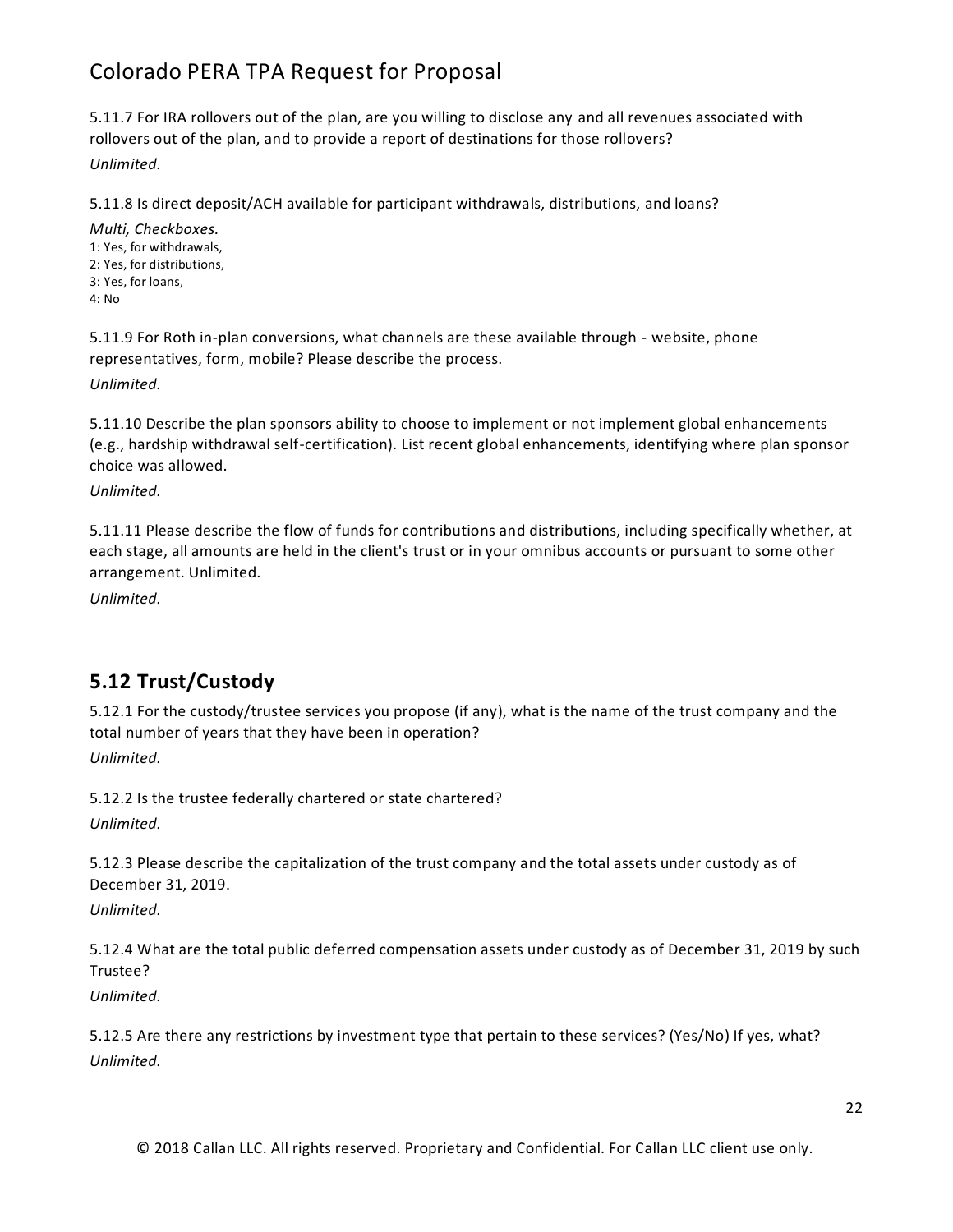5.12.6 Please note any operational challenges associated with using Colorado PERA's current plan custodian, and describe any core services sought in this RFP that would require manual (as opposed to electronic and secure) interaction with Northern Trust?

*Unlimited.*

5.12.7 Are there any custodial or trustee services that must be administered by your firm or its affiliates, rath er than the Northern Trust Company? If so, please detail them here, including an explanation for why this is the case.

*Unlimited.*

### **5.13 Investments / Brokerage Capabilities**

5.13.1 The proposed bid should not contain any proprietary fund expectations, or unsolicited offers to bundle asset management or stable value wrap services. Please confirm that your bid does not have any proprietary fund expectations or offers.

*Yes/No.*

5.13.2 Please identify if any of the current investments are not currently availa ble on your platform. Do you anticipate any issues with the current lineup?

*Unlimited.*

5.13.3 Please provide any revenue sharing agreements/amounts your firm has for any of the funds in Colorado PERA's Plan.

*Unlimited.*

5.13.4 What is the name of the service/firm through which brokerage window services are provided? Will you work with other brokerage windows?

### *Unlimited.*

5.13.5 How do participants enroll in the brokerage window? Can contributions, including ongoing new contributions and rollover contributions, be allocated directly into the brokerage window (or must they be invested in one of the plan's core investments first)? Are contributions directed into a sweep account or directly into the selected funds?

*Unlimited.*

5.13.6 How is revenue sharing accounted for in the brokerage window? For funds that are in the brokerage window and have revenue sharing, who retains the revenue sharing? *Unlimited.*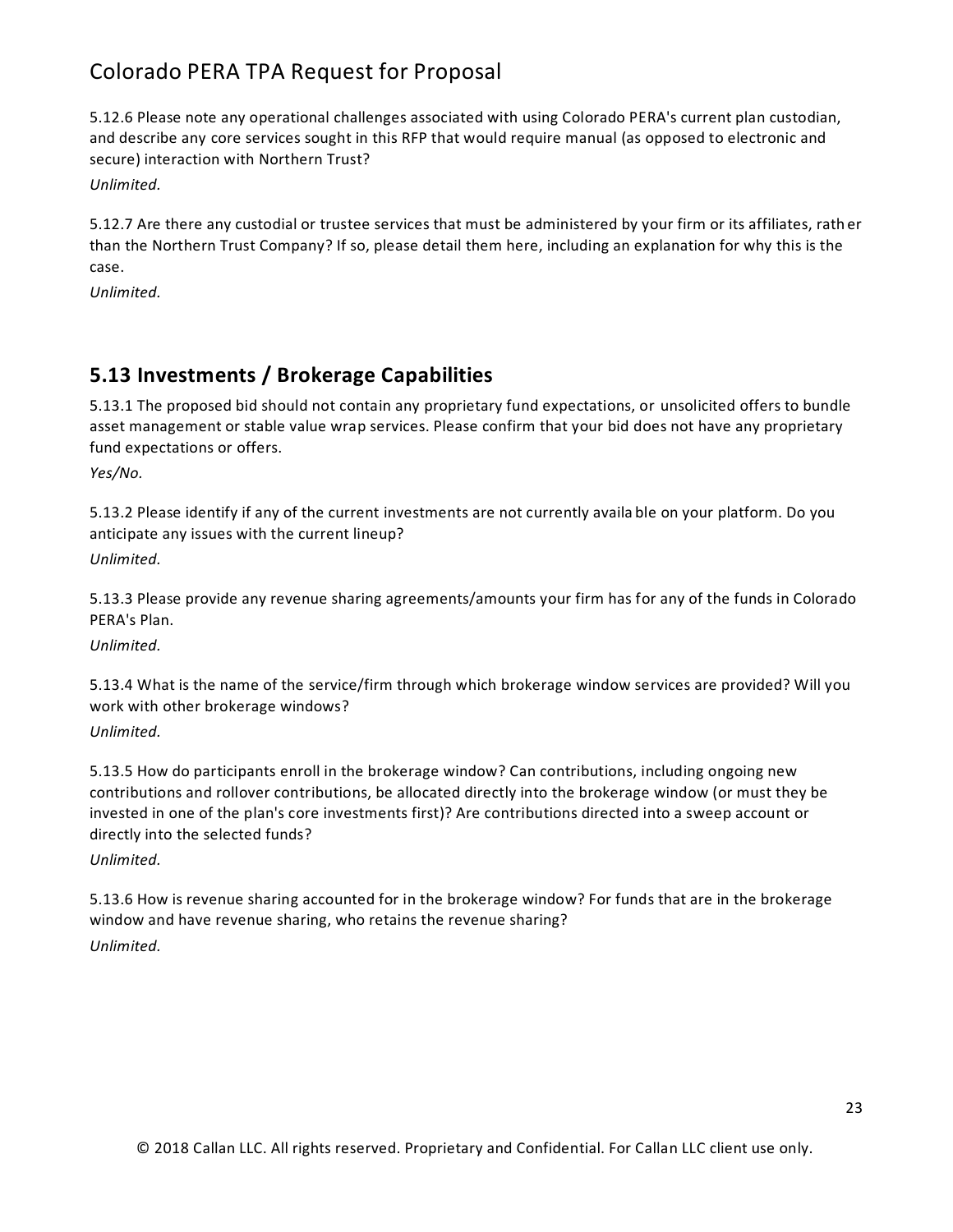### **5.14 Third Party Interfacing and Other Services**

5.14.1 Do you offer Advice and Managed Accounts? Who provides these services? Please describe the Advice and Managed Accounts services offered. Please address the integration between your system and the provider.

*Unlimited.*

5.14.2 Please provide sample asset allocations using the current investment lineup using each of your managed account tools for the participant age and risk profiles contained in Managed Account Scenarios attachment. Provide a narrative proposal or proposals regarding the optimal method to transition assets invested within the current service to any other proposed solution. Further, please detail whether the proposed fee schedule for each service available is negotiable, and the best pricing you're willing to offer at this time, as well as any required conditions to obtain that pricing. *Unlimited.*

5.14.3 Under what circumstances are your representatives acting as fiduciaries with respect to advice or guidance?

*Unlimited.*

5.14.4 Is there any potential for employees to be paid more for engaging in referrals to third parties or proprietary investments? Please take note: a description of lack of direct and immediate commissions is **insufficient** as an answer to this question. Responses will be compared to disclosures from your form ADV. If referrals or proprietary asset management are factors in total bonus calculation or other compensation for staff who may be involved in providing guidance or advice to participants, please disclose the compensation and incentive structures in detail.

*Unlimited.*

5.14.5 For Advice and Managed Accounts, would you be willing to include an independent Advice and Managed Account service selected by Colorado PERA? If so, please provide an estimate of the cost and timeline for implementation.

*Unlimited.*

5.14.6 Describe the standard tools included with your investment advice product. Describe any additional costs for these tools.

*Unlimited.*

5.14.7 In offering Managed Accounts, how do you benchmark this service and review for performance? *Unlimited.*

5.14.8 Do you offer or provide access to a Retirement Income solution, either in-plan or out-of-plan? Describe the solution, how long you have offered it, how many clients currently utilize the solution and average participant utilization in those plans.

*Unlimited.*

5.14.9 What Financial Wellness services do you offer? Who provides these services? Please provide a comprehensive overview or web demo.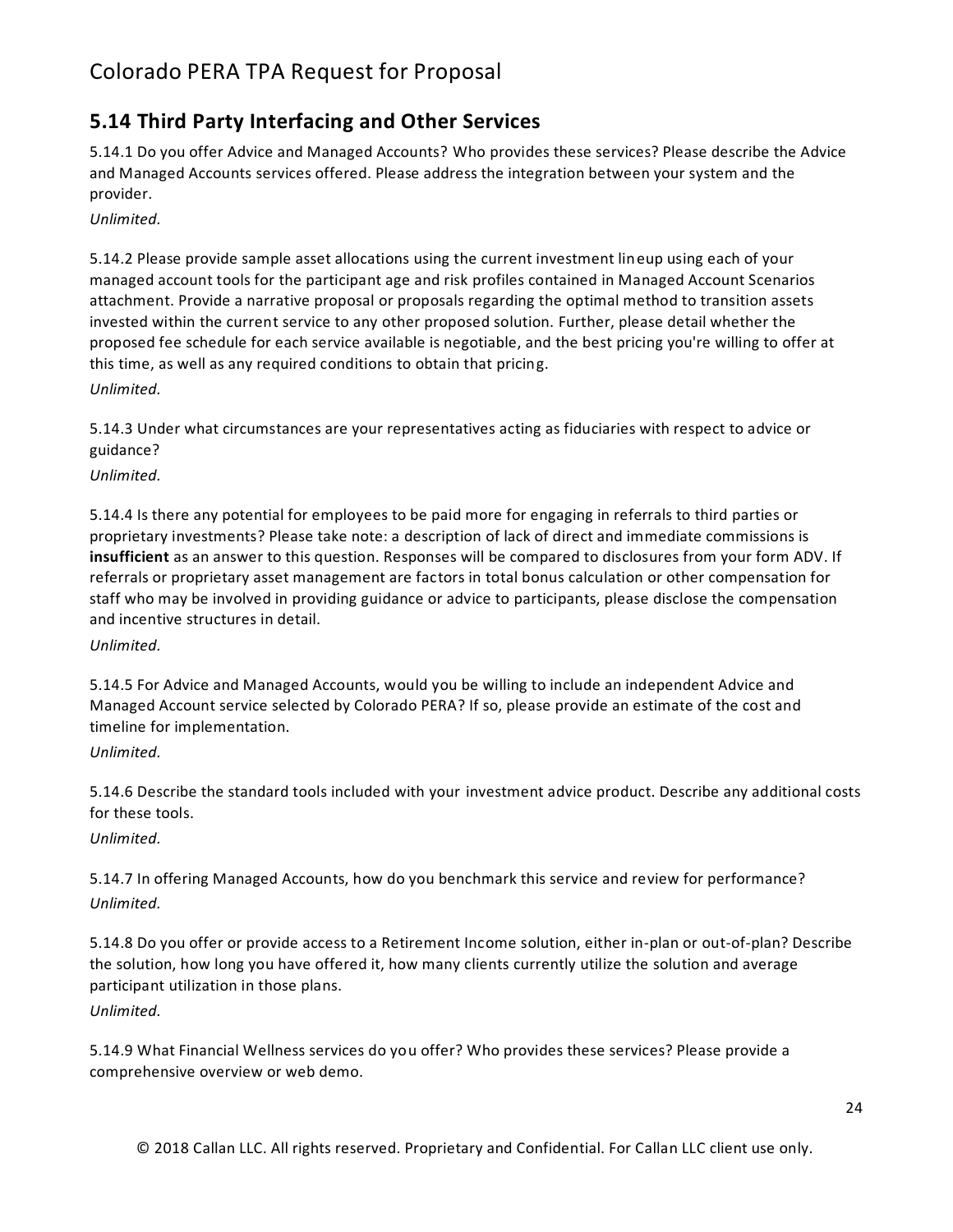*Unlimited.*

### **5.15 Terms and Fees**

Fee proposals should meet the following conditions:

- 1. Fees should be quoted on a cost per unique account basis, rather than an asset-based fee or per unique SSN structure.
- 2. Fees may not include bundling of asset management services. Inclusion of such an unsolicited proposal is grounds for immediate disqualification from consideration of your proposal.
- 3. Proposals that make the per-account recordkeeping fee contingent upon either or both (i) adoption of managed account services, or (ii) achieving a level of adoption of managed account services are PROHIBITED, and will not be considered. Proposers are encouraged to propose the most competitive fee possible, and then to include either the lowest total cost possible for their managed account service, or, a revenue-sharing arrangement for managed account services that can be used by PERA to offset administrative costs.
- 4. Proposers should be aware that a mapping of 100% of participants using the current managed account solution is not guaranteed within the scope of services, and PERA makes no representation that existing users would be mapped to another service or retained under a new contract.

5.15.1 Describe your billing practices for services, including the frequency of invoices for each service, payment terms, and the level of detail provided to support the charges. *Unlimited.*

5.15.2 Are you willing to implement a service level agreement with fees at risk for each standard listed in the Fee Matrix, Service Level Agreements tab?

*Unlimited.*

5.15.3 Please outline any cross-selling processes and requirements that your firm has (including any rollover capture activities and cross-marketing with plan information) should your firm be selected as the recordkeeper for Colorado PERA, and whether these can be turned off at the request of Colorado PERA. *Unlimited.*

5.15.4 Please outline the types of one-time projects that will and will not be included under the proposed fees (i.e., fund changes, mergers/acquisitions, benchmarking requests, etc.). As a percent of the total quoted fee, what are the average one-time fees assessed to plan sponsors?

*Unlimited.*

5.15.5 If a communication budget is included in your proposal, please confirm here that the budget will be an actual cash amount that accumulates over time (rather than expiring if unused within a specified time window). Please also detail the method by which communications expenses (such as developing communications pieces, web campaigns, marketing events, mailers, etc.) are priced so that the plan sponsor can reliably estimate the purchase value of the allocated budget. Finally, confirm that any communications budget can be used internally or to purchase services from external vendors if desired by the client. *Unlimited.*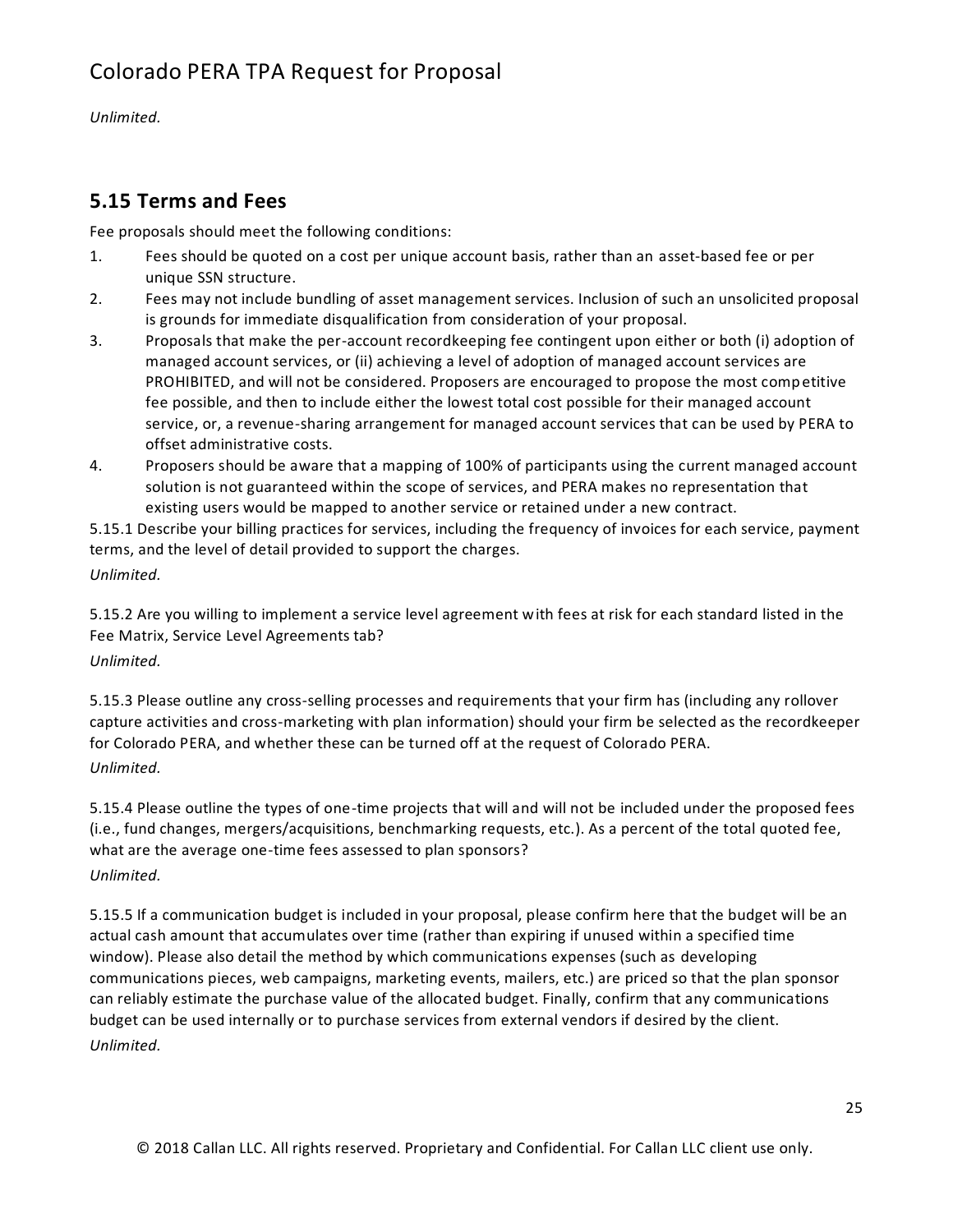5.15.6 Please describe any variables that can affect your fees (i.e., inflation, significant increase in population size, recordkeeping one plan vs. multiple plans, use of proprietary funds, etc.) and whether those variables would be waived for Colorado PERA.

### *Unlimited.*

5.15.7 What percent of your clients charge recordkeeping costs to participants using an explicit hard dollar fee vs an asset-based fee? What is your best practice for charging fees to participants? At what frequency is the fee charged to participants (i.e., monthly, quarterly, etc.)?

### *Unlimited.*

5.15.8 Please outline your capabilities for rebating revenue sharing back to plan participants. Are you able to rebate the revenue sharing directly back to the fund that generated it? Is the system used to provide these rebates included in your most recent SSAE 16 or SOC 2 audit report? *Unlimited.*

5.15.9 Please outline any and all anticipated financial conflicts of interest should your firm be selected. At a minimum, these should include discussion of the following items, should they apply:

- 1. Conflicts of interest related to asset management within the plans.
- 2. Conflicts of interest pertaining to employees advising participants regarding whether or not to roll assets into, or out of the plans.
- 3. Conflicts of interest pertaining to employee variable compensation which will use, in part, referrals to, sales of, or signups for managed account or other advisory services in any way as a criterion that influences employee compensation. If sign-ups for, retention of, or referrals for managed account services are in any way used to determine employee job performance or compensation, provide details pertaining to how these metrics are used to determine compensation, and provide comment as to whether this can be changed for the employees that service the Colorado PERA plans.

#### *Unlimited.*

5.15.10 Please confirm that all monies generated from the investment of assets of the Colorado PER A plans shall be assets of the trust, and not retained by your firm (e.g., float, revenue -sharing, brokerage fees aside from those arising from use of a brokerage window, fees for the sale or use of PERA plan or Participant data, etc.). Note any and all exceptions.

#### *Unlimited.*

5.15.11 Please describe how Colorado PERA data are used and retained, and whether employee demographic data is ever:

- 1. Sold, in any form or format, to data brokers or other analytical service providers
- 2. Used to target, market to, or solicit former plan participants, either during their participation in the plan, or after separation from service, by any party.

#### *Unlimited.*

5.15.12 If applicable, please provide a clear, declarative statement that your firm will not engage in crossselling of any kind to plan participants using plan data, including via partners, joint ventures, or the use of third party marketers now or in the future. If not, please provide a complete description of any and all such actions. *Unlimited.*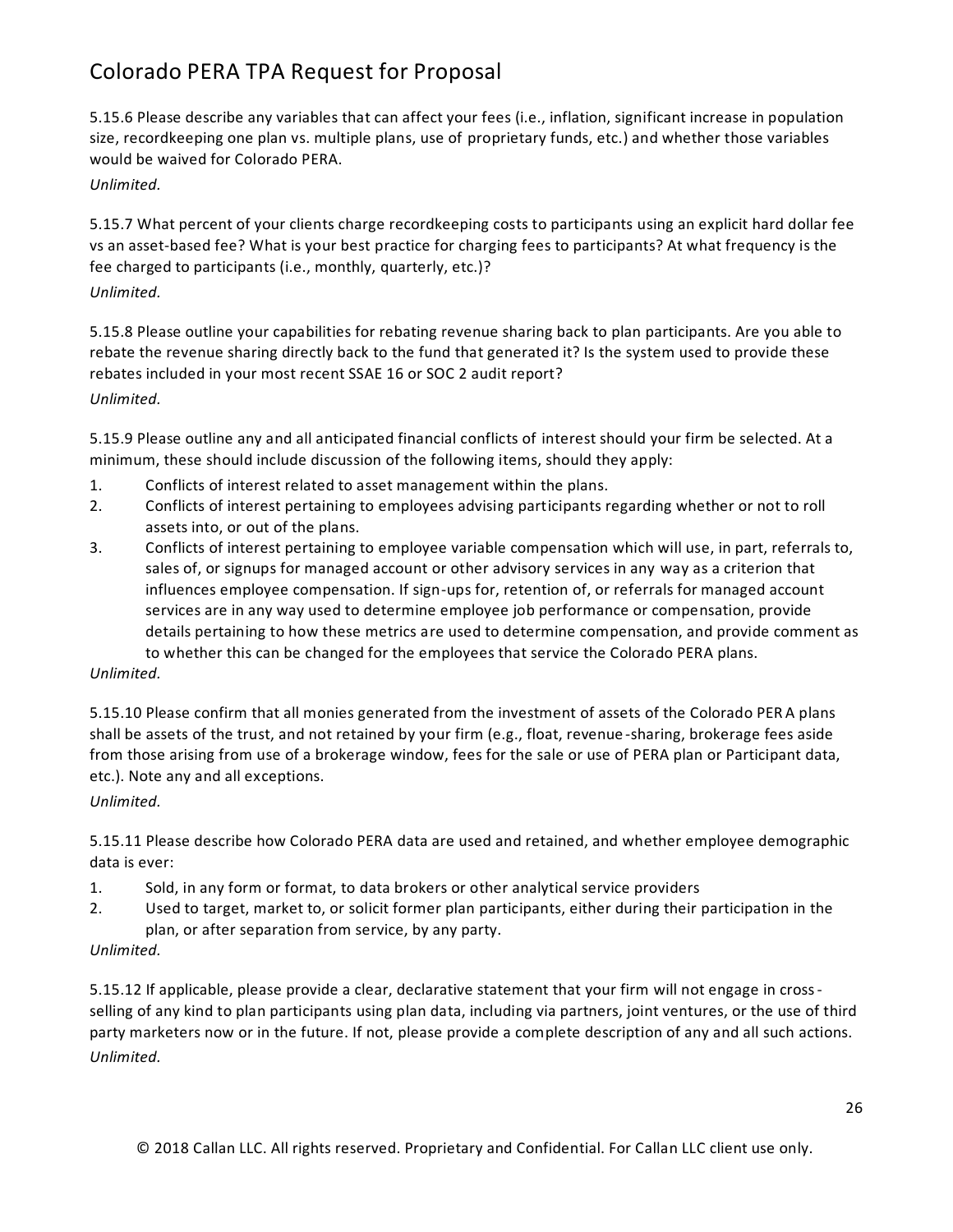5.15.13 Colorado PERA prefers that any selected recordkeeper will agree that, in the event of a trading error that is determined to be the fault of the recordkeeper, the following standard is applied to remediating the error:

- 1. The error is corrected, and participants that were negatively financially impacted are made whole by the recordkeeper, at the recordkeeper's sole expense, and
- 2. If participants or the plan benefitted from the error, the additional monies remaining after the correction is made shall become assets of the plan, rather than being retained by the recordkeeper.

Please confirm that your firm will agree to these terms, and supply sample contract language to that effect. If not, please explain and propose alternative language.

#### *Unlimited.*

5.15.14 Does your firm conduct or sponsor conferences? If so, describe all conferences your firm has held or sponsored in the past two years. Please note if any Colorado PERA Board or staff members have been in attendance, and what fees have been or would be charged for Board and staff members to attend such conferences.

#### *Unlimited.*

5.15.15 In the last five years, has your firm, or anyone in your firm, provided gifts, travel, entertainment, meals, or any other payments (e.g., salary, political contributions, service fees, etc.) t o any current or former PERA Board member or Colorado PERA staff? If yes, describe the expense or payments and their purpose. *Unlimited.*

5.15.16 List and describe any professional relationship your firm has had with Colorado PERA or its legislative oversight bodies during the past three years.

### *Unlimited.*

5.15.17 Would your firm agree to perform pursuant to a prudent expert standard with respect to the services to be provided under this RFP?

### *Unlimited.*

5.15.18 Would your firm agree to no limits on liability as related to the services provided by your firm to Colorado PERA?

#### *Unlimited.*

5.15.19 Would your firm agree to indemnify Colorado PERA for claims and damages related to any acts or omissions of your firm as related to the services provided by your firm to Colorado PERA? *Unlimited.*

5.15.20 Please confirm the cyber security and privacy practices of your firm and, if available, provide copies of the most current SOC 2 or similar reports (e.g., SPARK AUP). If your firm uses vendors or other subcontrac tors that would handle Colorado PERA's confidential information, please provide information regarding these entities' cyber security and privacy practices as well, including any relevant audit reports. Colorado PERA is open to executing an NDA in order to view the SOC2 or similar reports.

*Unlimited.*